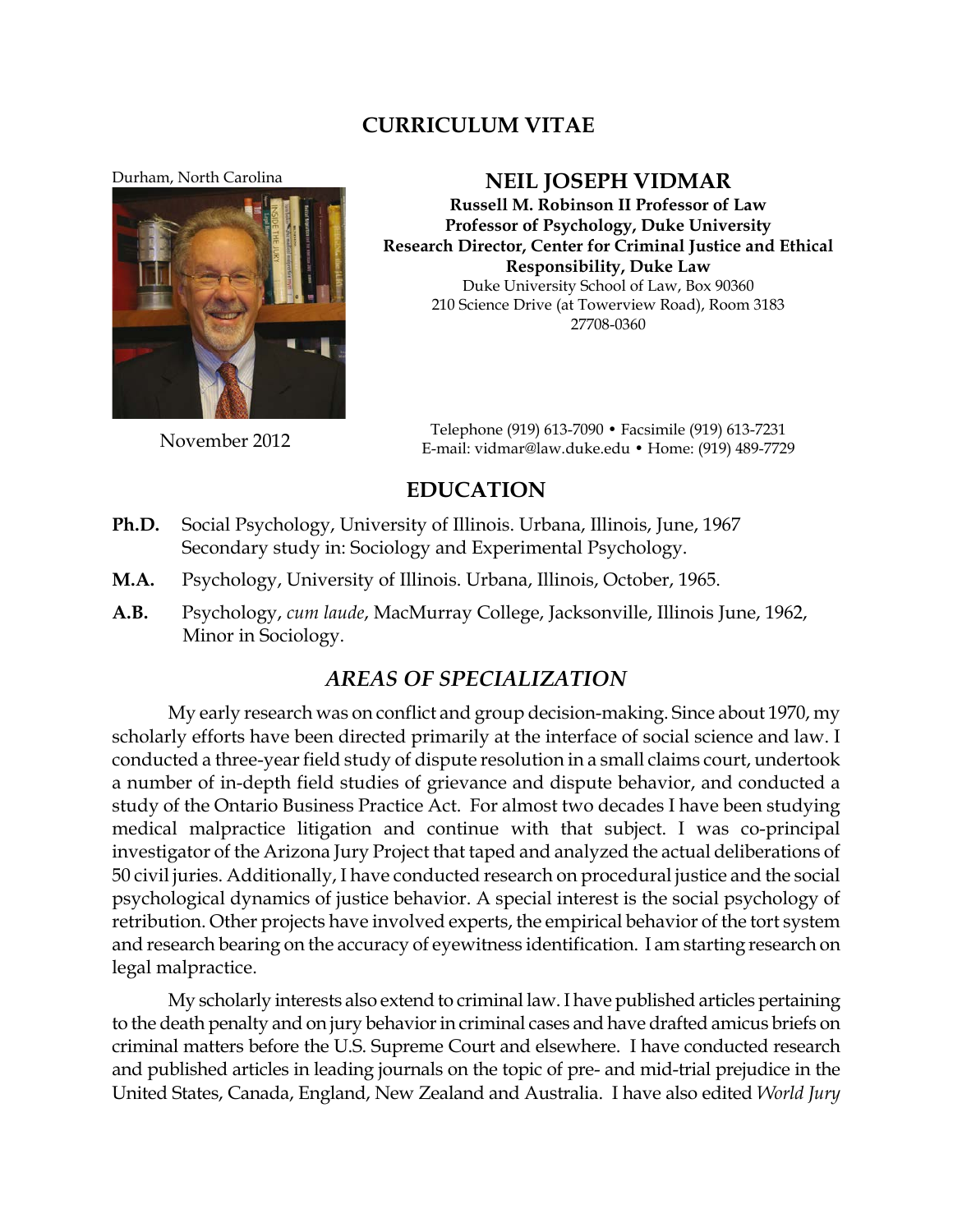*Systems* (2000), a book that involves a comparative study of the jury systems of Australia, Canada, England, Ireland, New Zealand, Russia, Scotland, Spain, the United States and other countries.

## **TEACHING INTERESTS**

Social Science Evidence in Law, Negotiation and Mediation, Psychology of the Litigation Process, American Jury, Social and Psychological Context of Law (Law and Society), Conflict and Dispute Resolution, Social Psychology.

### **POSITIONS/EXPERIENCE**

| 1989-     | Russell M. Robinson, II Professor of Law, Duke University School of Law<br>and Professor of Psychology, Duke University, Durham, North Carolina.<br>Research Director, Duke Law School's Center for Justice and<br>Professional Responsibility (2009); Member of Duke Institute for Brain<br>Sciences (2009) |
|-----------|--------------------------------------------------------------------------------------------------------------------------------------------------------------------------------------------------------------------------------------------------------------------------------------------------------------|
| 1987-1988 | Visiting Professor of Law and Social Science, Duke University School of<br>Law, Durham, North Carolina.                                                                                                                                                                                                      |
| 1989-1996 | Professor of Social Science and Law, Duke University School of Law;<br>Vice President and Research Director, the Private Adjudication Center,<br>Durham, North Carolina.                                                                                                                                     |
| 1986-1987 | Vice President for Research, Private Adjudication Center of Duke<br>University School of Law, Durham, North Carolina.                                                                                                                                                                                        |
| 1986      | Visiting Professor of Law, Osgoode Hall Law School, York University,<br>Downsview, Ontario, Canada.                                                                                                                                                                                                          |
| 1984      | On leave as Visiting Professor, Osgoode Hall Law School, York<br>University, Downsview, Ontario, Canada.                                                                                                                                                                                                     |
| 1981-1990 | Professor of Psychology and Professor of Law, University of Western<br>Ontario, London, Canada.                                                                                                                                                                                                              |
| 1974-1975 | On leave as Visiting Research Fellow, Battelle Seattle Research Center,<br>Seattle, Washington.                                                                                                                                                                                                              |
| 1973-1974 | On leave as Russell Sage Resident in Law and Social Science, Yale Law<br>School, New Haven, Connecticut.                                                                                                                                                                                                     |
| 1971-1980 | Associate Professor, Department of Psychology, University of Western<br>Ontario, London, Canada.                                                                                                                                                                                                             |
| 1967-1971 | Assistant Professor, Department of Psychology, University of Western<br>Ontario, London, Canada.                                                                                                                                                                                                             |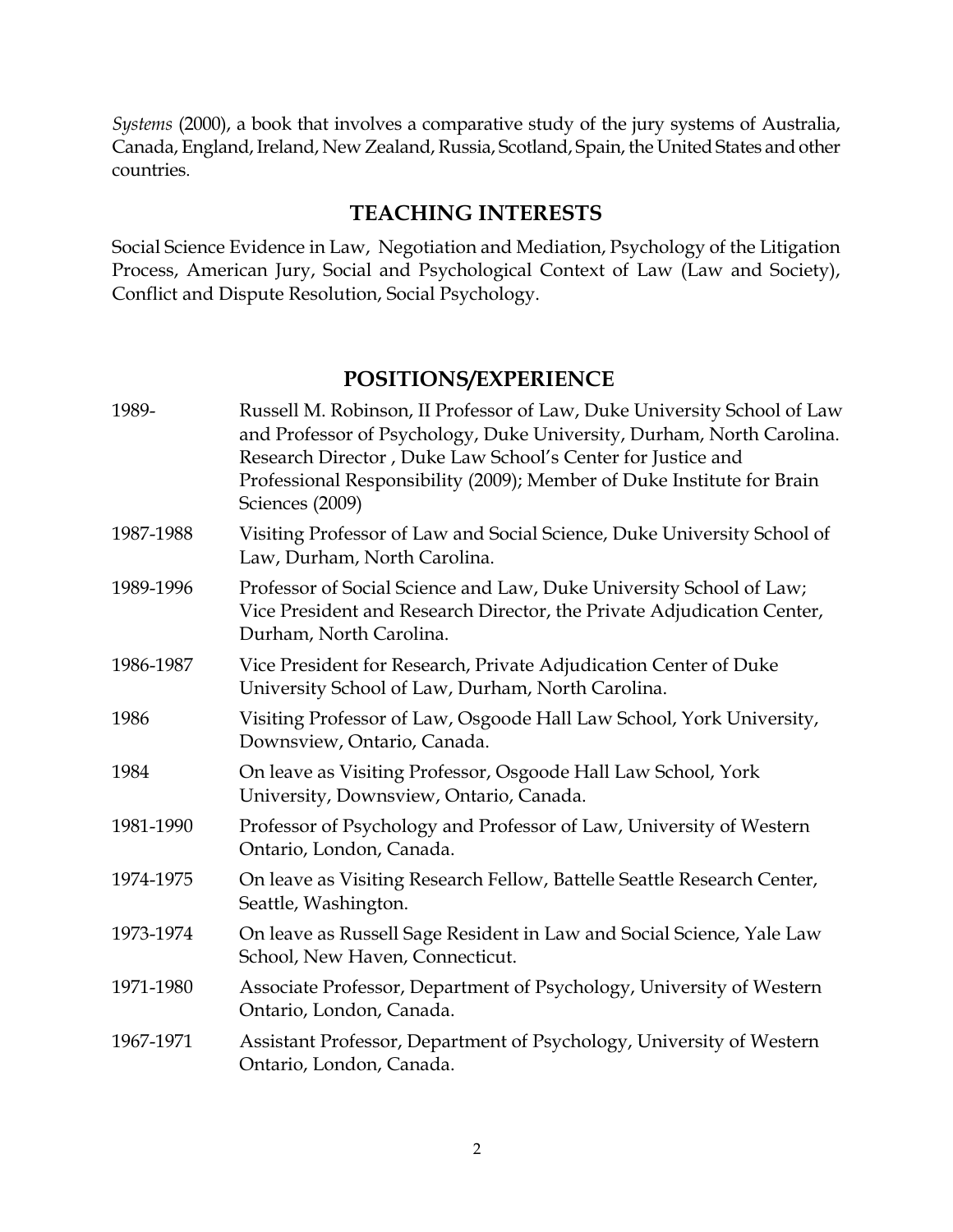### **POSITIONS/EXPERIENCE**

| $1967$ (Summer) | Research Associate, Danville Veterans Administration Hospital,<br>Danville, Illinois.                                                       |
|-----------------|---------------------------------------------------------------------------------------------------------------------------------------------|
| 1966-1967       | Research Associate, Department of Psychology, University of Illinois,<br>Urbana.                                                            |
| 1963-1966       | Teaching and/or Research Assistant, Department of Psychology,<br>University of Illinois, Urbana.                                            |
| 1962-1963       | USPHS Fellow, University of Illinois, Illinois.                                                                                             |
| 1962            | Certificate of Competency of Coal Miner, State Miner's Examining Board,<br>Department of Mines and Minerals, State of Illinois, March 1962. |

#### **FELLOW**

Fellow of the Association for Psychological Science

## **ACADEMIC SERVICE**

LAW AND SOCIETY REVIEW, Editorial Board JOURNAL OF EMPIRICAL LEGAL STUDIES, Academic Advisory Board Roscoe Pound Foundation, Academic Advisory Board Grant Sawyer Center for Justice Studies, University of Nevada Advisory Board PSYCHOLOGY, PUBLIC POLICY AND LAW, Editorial Board Section Chair: Law and the Social Sciences, Association of American Law Schools LAW & SOCIAL INQUIRY, Editorial Board LAW AND HUMAN BEHAVIOR, Editorial Board LEGAL AND CRIMINOLOGICAL PSYCHOLOGY, Editorial Board PSYCHOLOGY, CRIME, AND LAW, Editorial Board CANADIAN JOURNAL OF LAW AND SOCIETY, Advisory Board National Research Council, Law and Justice Committee Law and Society Association Treasurer Law and Society Association Trustee JOURNAL OF APPLIED SOCIAL PSYCHOLOGY Editorial Board Canadian Law and Society Association, Board of Directors

## **LEGAL CONSULTING AND TESTIMONY**

Law and Justice Committee of the National Research Council, Washington, D.C. Law Reform Commission of Ontario; Ontario Ministry of the Attorney General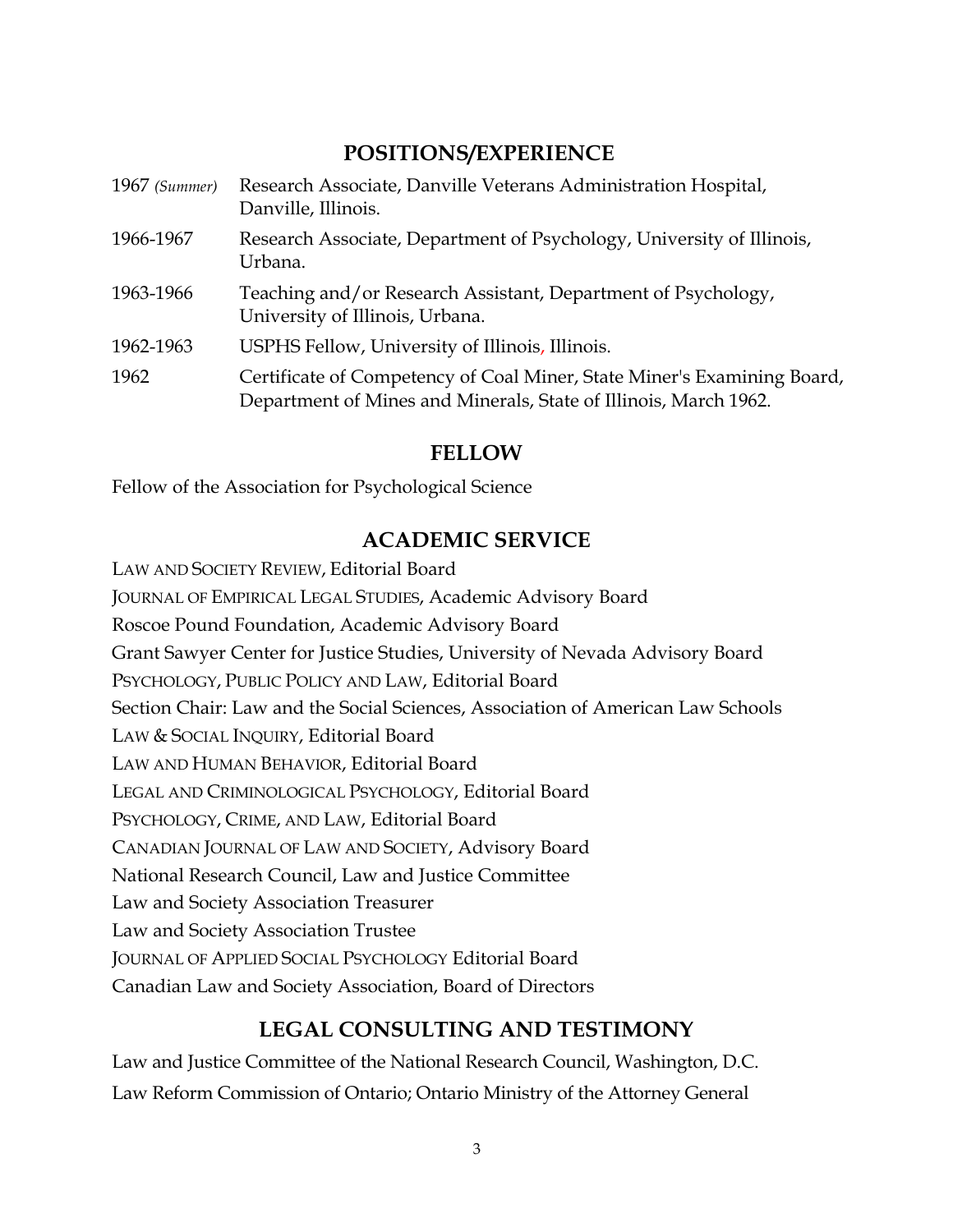- Consultant for Solicitor General of Canada on Firearms Control Legislation Implementation
- Ontario Ministry of the Attorney General: Access to Justice Project ; Ontario Ministry of Consumer and Commercial Relations: Expert Panel on Guiding Principle for Consumer Protection/Business Practices Strategies; Consultant for Canadian Law Information Council ; Consultant for Committee on Statistics in the Courts: (U.S.) National Academy of Sciences; Consultant for Police Powers Project, Law Reform Commission of Canada; Advisory Committee on the Jury, Law Reform Commission of Canada; NAACP Legal Defense Fund's Capital Punishment Project (U.S.)

#### *Expert Testimony and Consulting on Juries:*

- United States of America: Supreme Court of the United States, California, Connecticut, Florida, Illinois, Indiana, Louisiana; Missouri; North Carolina, Ohio, Oklahoma, Oregon, Pennsylvania, West Virginia ; and also re North American Free Trade Agreement dispute.
- Canada: Supreme Court of Canada, British Columbia, New Brunswick, Newfoundland, Ontario, Prince Edward Island, and Saskatchewan,
- New Zealand; Australia; England and Wales; Hong Kong

#### **RESEARCH GRANTS**

National Science Foundation; Robert Wood Johnson Foundation; State Justice Institute;

Russell Sage Foundation; Ontario, Ministry of the Attorney General; Social Sciences and Humanities Research Council of Canada; Ontario Ministry of Transportation and Communication; Solicitor General of Canada ; The Donner Canadian Foundation; Social Sciences and Humanities Research Council of Canada; Law and Society Association; Canada Council.

## **PUBLICATIONS**

#### *Books:*

Vidmar, N. and Hans, V. P., AMERICAN JURIES: THE VERDICT, Prometheus Books ( 2007).

- Vidmar, N. (Ed.) WORLD JURY SYSTEMS, Oxford England: Oxford University Press (2000). [Translated into the Korean Japanese with a foreword by Vidmar, 2007 and into the Georgian language, 2010.]
- Vidmar, N. MEDICAL MALPRACTICE AND THE AMERICAN JURY: CONFRONTING THE MYTHS ABOUT JURY INCOMPETENCE, DEEP POCKETS, AND OUTRAGEOUS DAMAGE AWARDS, University of Michigan Press (1995).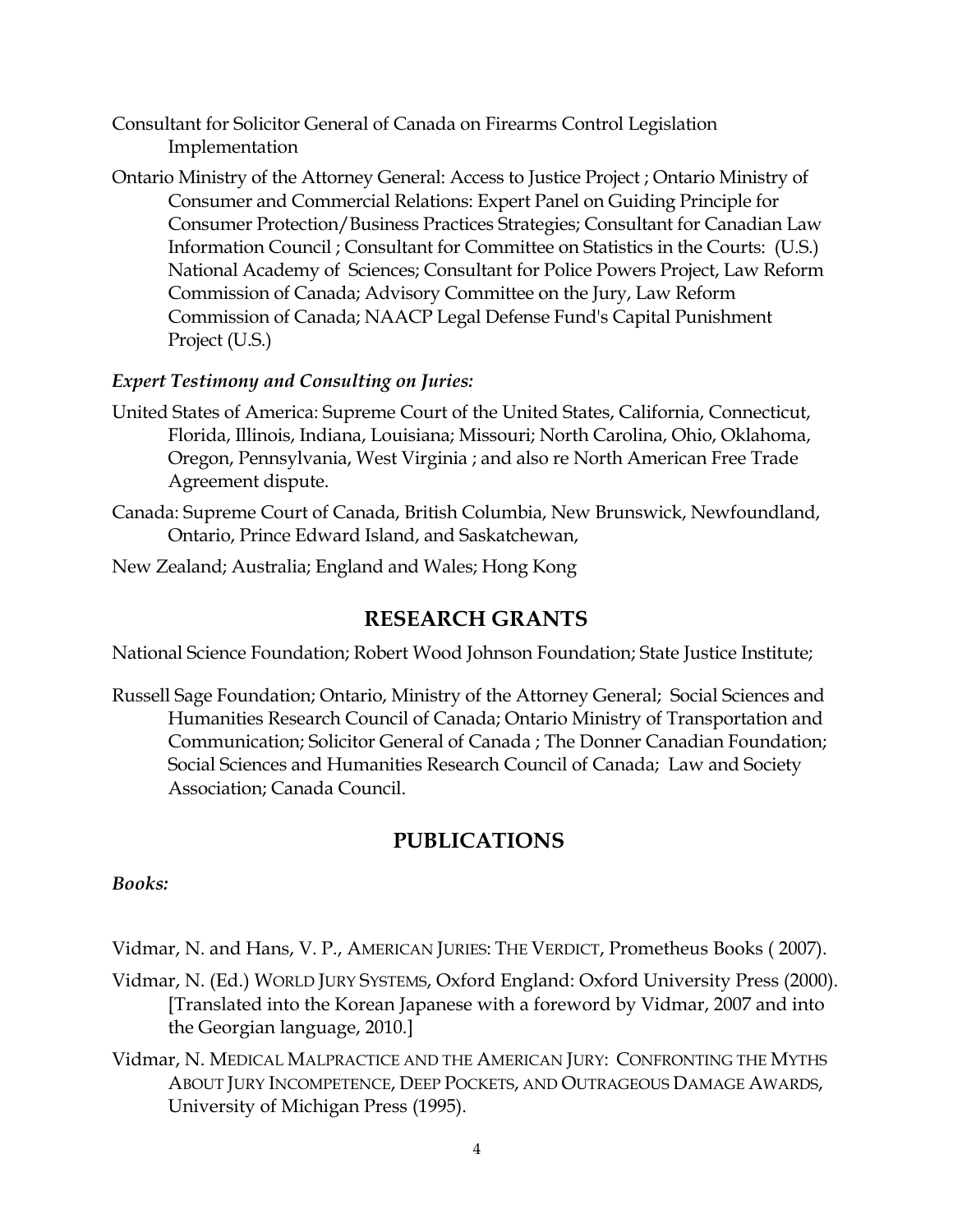- Hans, V, and Vidmar, N. JUDGING THE JURY. Plenum Press (1986). [Translated into Japanese, (2000).]
- Bermant, G., Nemeth, C. and Vidmar, N. (Eds.) PSYCHOLOGY AND THE LAW: RESEARCH FRONTIERS: Lexington, Massachusetts: Lexington Books (1976).

#### *Articles, Legal Submissions and Reviews:*

Vidmar, N., Media Impact on Trial by Jury, in Andrew Taslitz, ed., A Criminal Practitioner's Guide to Managing the Media in Client Representation (tentative title) ABA book, in press.

Vidmar, N., The North Carolina Racial Justice Act: An Essay on Substantive and Procedural Fairness in Death Penalty Litigation, *Iowa Law Review* ( Tribute to David Baldus), in press.

James E. Coleman, Jr., Theresa A. Newman, Neil Vidmar, & Elizabeth Zoeller, Don't I Know You? The Effect of Prior Acquaintance/Familiarity on Witness Identification, 2012 *The Champion* 52-56 ( April 2012) *.*

Vidmar et al. *Watts v. Cox Medical Centers* Supreme Court of Missouri , No. 91867 (filed October 20, 2011). [Medical Malpractice Litigation]

Vidmar et al. *McCall v. United States*, Supreme Court of Florida, SC 11-1148 Case # 09- 16375J [ Medical Malpractice litigation] (Filed August 20, 2011).

Schuller, R. and Vidmar, N. The Canadian Criminal Jury, 86 *Chicago-Kent Law Review* 487 (2011*)*

Vidmar, N. The Psychology of Trial Judging. 20 *Current Directions in Psychological Science* 58 (2011).

Holman, M., Vidmar, N. and Lee, P. Most Claims Settle: Implications for Alternative Dispute Resolution from A Profile of Medical Malpractice Claims in Florida, 74 *Law & Contemporary Problems* 103 (2011).

Vidmar, Coleman, & Newman, Rethinking Reliance on Eyewitness Confidence, 94 Judicature 16-19 (2010).

Vidmar et al., , Amicus on eyewitness identification, in *State of Connecticut v. Brady Guilbert* Supreme Court of Connecticut, No. 17948, November 1, 2010. [ Court decision: [http://www.jud.ct.gov/external/supapp/Cases/AROcr/CR306/306CR211.pdf;](http://www.jud.ct.gov/external/supapp/Cases/AROcr/CR306/306CR211.pdf) concurrence <http://www.jud.ct.gov/external/supapp/Cases/AROcr/CR306/306CR211A.pdf>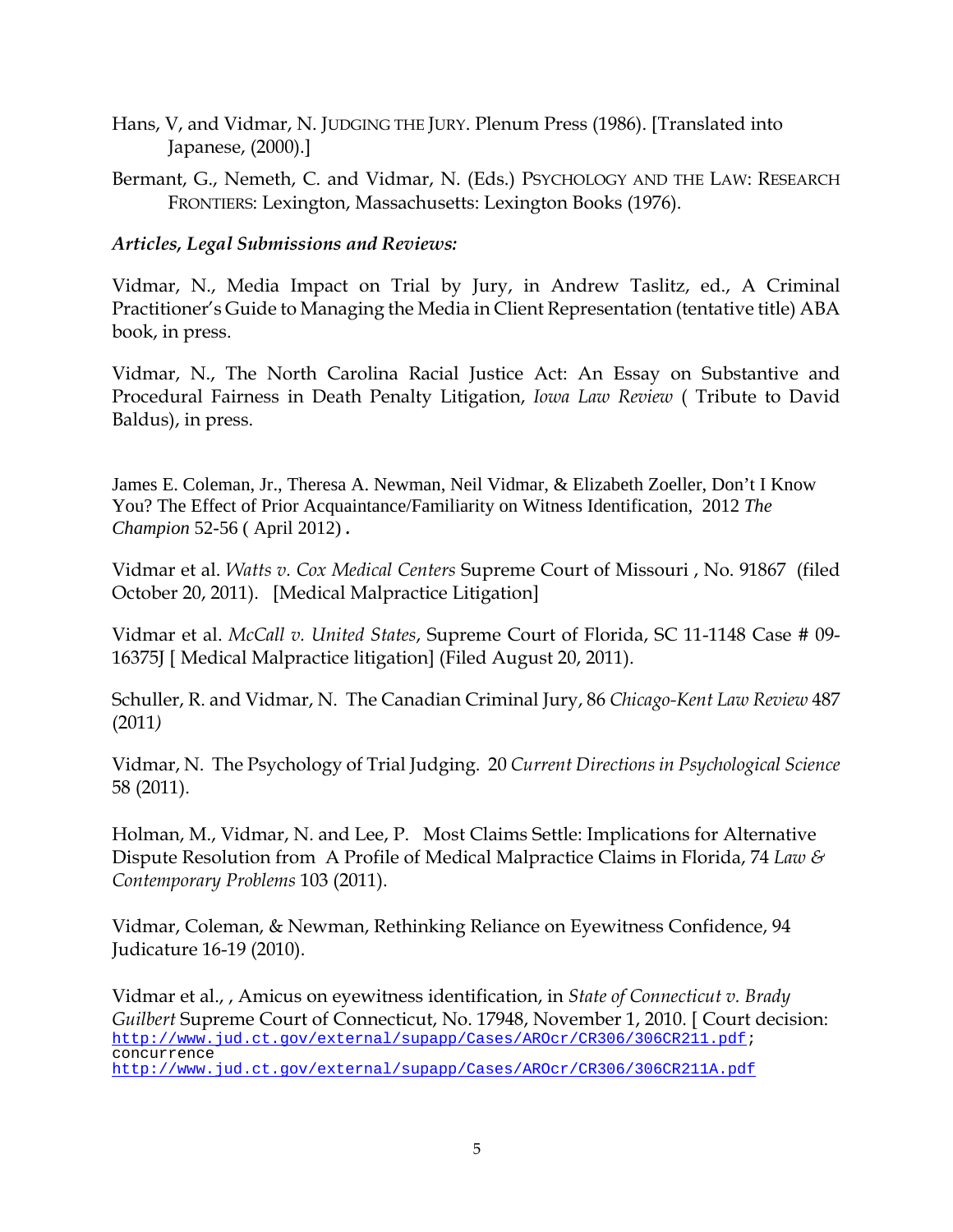Vidmar, N. et al, Drafter of amicus for scholars in support of litigants in capital punishment litigation under the North Carolina Racial Justice Act, August 2010. Brief of *Jatiyah al Bayyind*; and brief *of Guy Tobias LeGrande*

Vidmar, N. Lay Persons in the Legal Process, in P. Cane and H. Kritzer, *The Oxford Handbook of Empirical Legal Studies*, Oxford University Press (2010).

Vidmar, N. and Holman, M., The frequency, predictability and proportionality of jury awards of punitive damages in 2005: a new audit, Vol. XLIII *Suffolk Law Review* 101-138 2010.

Vidmar, N., Coleman, J, and Newman, T., Rethinking reliance on eyewitness confidence, 94 *Judicature* , No.1, July-August, 2010

Vidmar, *Law & Politics Book Review, Vol. 20 No. 2 (February, 2010) Overcoming Historical Injustices: Land Reconciliation in South Africa*, by James L. Gibson**.** New York and Cambridge: Cambridge University Press, 2009.

Vidmar, N. and Wolfe, M.W*.* Punitive Damages. 5 *Annual Review of Law and Social Science,* 179-199 (2009).

Vidmar, N. The Competence of Juries, in eJournal USA U.S. State Department 2009.

- Michaels, D. and Vidmar, N., eds., *Conventions in Law and Science*, 72 LAW & CONTEMPORARY PROBLEMS (Winter 2009)
- Saks et al. Amicus brief supporting Petition for Writ of Certiorari in *Gonzalez v. Florida*, No. 08-6833, United States Supreme Court ( November 9, 2008).
- Vidmar, N*.*, Affidavit and Testimony (via video-link) on behalf of Solicitor General in *Solicitor-General of New Zealand v. Fairfax New Zealand Publications and Pankhurst,* High Court of New Zealand, Wellington Registry, September 16, 2008.
- Vidmar, N. Affidavit on behalf of Plaintiff in *Klotz v. St Anthony's Medical Center* , in the Circuit Court of the County of St. Louis**,** Division No.:13,Cause No.:06CC-4826, September 15, 2008.
- Vidmar , N, principal drafter, and 23 other signatories: Amicus brief on behalf of plaintiff in *Lebron v. Gottlieb Memorial Hospital et al*, Supreme Court of Illinois , Case No. 2006 L. 12109 (2008) ( regarding claims of doctor flight from Illinois).
- Vidmar, N., *Comment: Juries and Testimony from Medical Experts*, in John Spandorfer et al., PROFESSIONALISM IN MEDICINE: THE CASE-BASED GUIDE FOR MEDICAL STUDENTS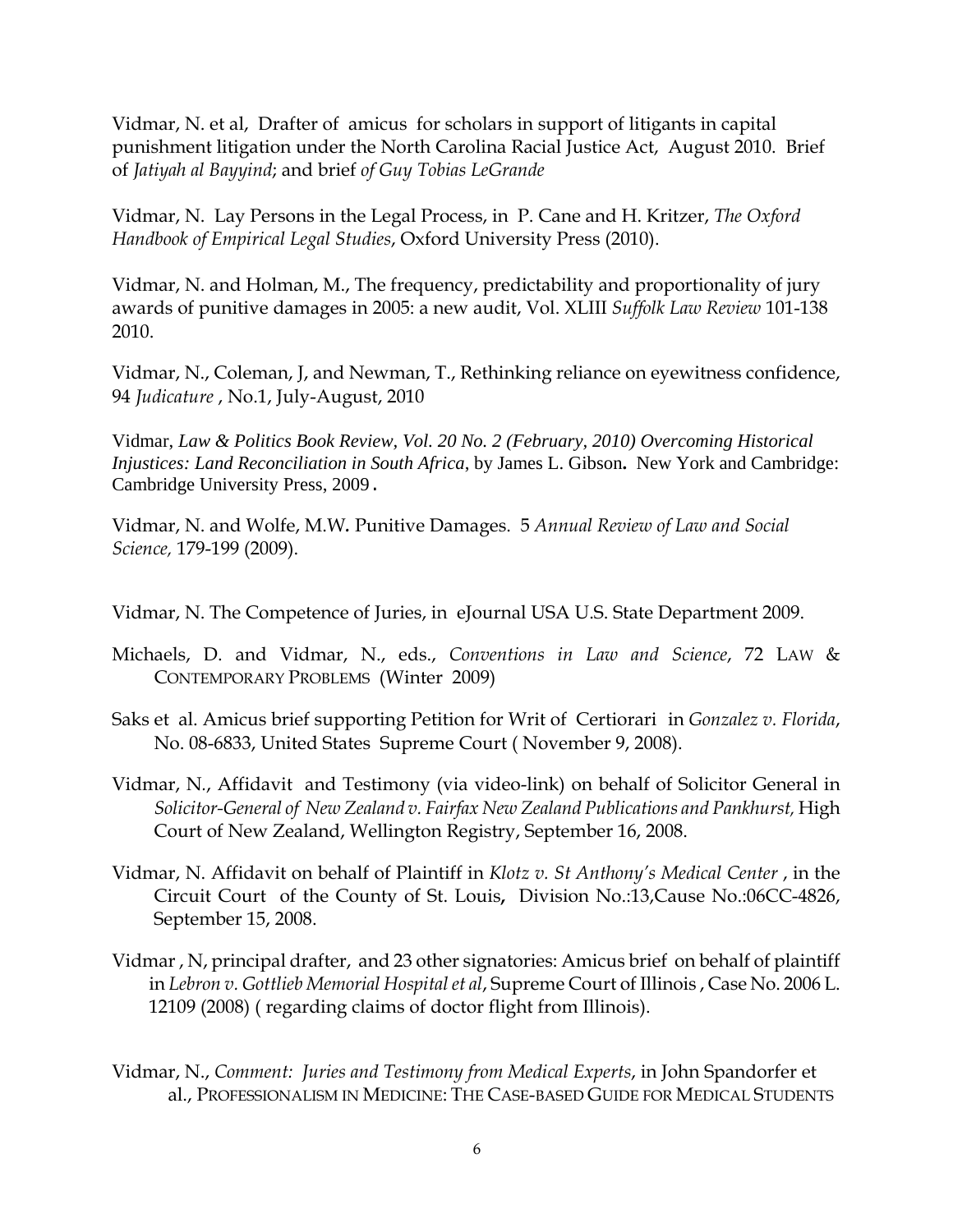( Cambridge University Press)

Vidmar, N., *Juries and Medical Malpractice: Facts versus Claims*, CLINICAL ORTHOPAEDICS AND RELATED RESEARCH , Springer Open Access DOI 10.1007/s11999-008-0608-6 (published November 2008). Available at <http://dx.doi.org/10.1007/s11999-008-0608-6>

Hans, N. and Vidmar, N., *The Verdict on Juries* 91 JUDICATURE 226 (2008).

- Vidmar, N., *Civil Juries in Ecological Context: Methodological Implications for Research* , in CIVIL JURIES AND CIVIL JUSTICE (Brian Bornstein, et al., eds.) (2008).
- Vidmar, N. and Wolfe, M.W.*, Fairness through Guidance: Jury Instruction on Punitive Damages After* Philip Morris v. Williams, 2 CHARLESTON LAW REVIEW 307 (2008). ( Reprinted in M.N. Bhavani, ed., PUNITIVE DAMAGES: NEW DIMENSIONS, Amicus Books, India (2008))
- Vidmar, N., Beale, S., Chemerinsky, E. & Coleman, J.E., Jr. , *Was He Guilty as Charged? An Alternative Narrative Based on Circumstantial Evidence from* Twelve Angry Men, 82 CHICAGO-KENT LAW REVIEW 691 (2007).
- Vidmar et al. Amicus Brief on behalf of Respondent in *Mason. v. Home Hardware* CASE NO. S07A1486 before the Supreme Court of Georgia (December 2007)
- Vidmar, N. et al., Amicus Brief (regarding juries and punitive damages) submitted on behalf of Respondent in *Philip Morris v. Williams,* Supreme Court of the United States, No. 05-1256 ( September 2006); *Williams v. Phillip Morris*, 127 S.CT. 1057 (2007).
- Vidmar, N. Affidavit submitted *in Fowler v. Dowland*, Case # S07A0342, in the Supreme Court of Georgia, March 29, 2007)
- Vidmar, N., MacKillop, K. and Lee, P. *Million Dollar Medical Malpractice Cases in Florida: Post-verdict and Pre-suit Settlements,* 59 VANDERBILT LAW REVIEW 1343 (2006).
- Vidmar, N. and MacKillop, K. *"Judicial Hellholes," Medical Malpractice Claims, Verdicts and the "Doctor Exodus" in Illinois*, 59 VANDERBILT LAW REVIEW 1309 (2006).
- Vidmar, N. *Trial by Jury Involving Persons Accused of Terrorism or Supporting Terrorism*, in Belinda Brooks Gordon and Michael Freeman, (Eds.), LAW AND PSYCHOLOGY, page 318, Vol. 9, Oxford University Press (2006).
- Vidmar,N. et al., Amicus Brief ( regarding eyewitness identification) on behalf of petitioner in *LaQuan Ledbetter v. State of Connecticut*, on petition for Writ of Certioriai to the Supreme Court of Connecticut , No. 05-9500. *Ledbetter v. Connecticut*, 126 S.CT. 1798 (2006).
- Vidmar, N. *Medical Malpractice Litigation in Pennsylvania*, Pennsylvania Bar Association, (May 2006).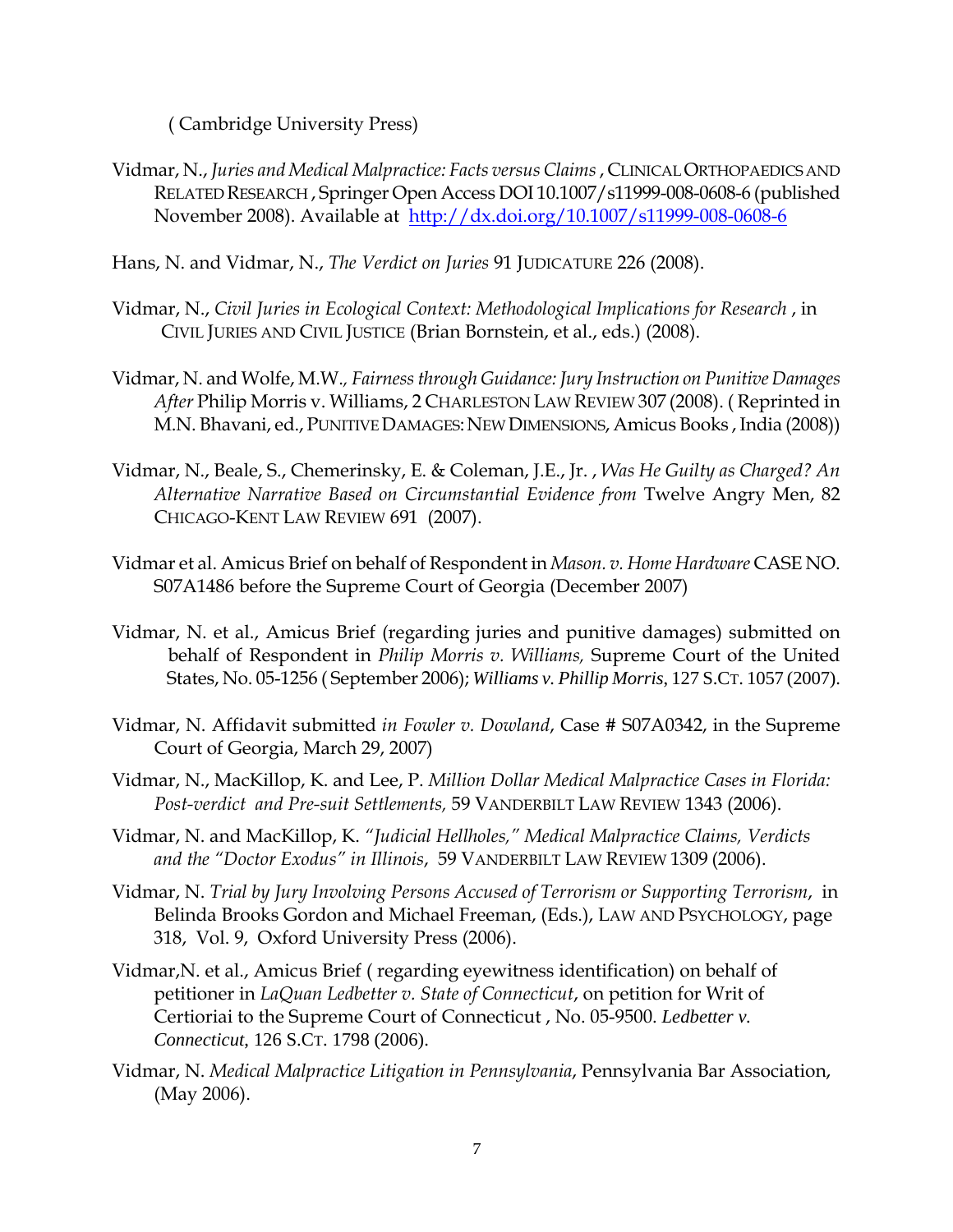- Vidmar, N. *Expert Evidence, The Adversary System, and the Jury.* 95 American Journal of Public Health S137-S143 (Suppl. 1, July 2005). (Reprinted in V. Raghuram, ed., EXPERT OPINION: EVIDENTIARY VALUE (Amicus Books, 2007).
- Vidmar, N. *Medical Malpractice and the Tort System in Illinois*. 93 Illinois Bar Journal 340 (2005).
- Vidmar, N. *When Jurors Talk About their Verdict*. In John Kleinig, (Ed.), JURY ETHICS, Paradigm Press (2005).
- Vidmar, N. *Medical Malpractice Lawsuits: An Essay on Patient Interests, the Contingency Fee System, Juries and Social Policy.* 38 Loyola Los Angeles Law Review 1217 (2005).
- Vidmar, Lee, MacKillop, McCarthy and McGwinn. *Uncovering the "Invisible" Profile of Medical Malpractice Litigation: Insights from Florida.* 54 DePaul Law Review 315 (2005).
- Vidmar, N. *First, Do No Harm: The Cure for Medical Malpractice* (Book Review). 352 The New England Journal of Medicine 521 (February 2005).
- Vidmar, N. *Juries Around the Globe.* 5 ABA Insights on Law and Society 7 (2005).
- Vidmar, N. *Experimental Simulations and Tort Reform: Avoidance, Error and Overreaching in Sunstein et al.'s Punitive Damages*. 53 Emory Law Journal 1359 (2004).
- Hans, V. and Vidmar, N. *Jurors and Juries.* In Sarat (Ed.) THE BLACKWELL COMPANION TO LAW AND SOCIETY, 195-211. Blackwell Publishing, Malden, Massachusetts (2004).
- Diamond, Vidmar, Rose, Ellis and Murphy. *Inside the Jury Room: Evaluating Juror Discussions During Trial.* 87 Judicature 54 (September-October 2003). [Reprinted in V. Hans (Ed.) THE JURY SYSTEM: CONTEMPORARY SCHOLARSHIP, Ashgate (in press).]
- Vidmar, N. *When All of Us Are Victims: Juror Prejudice and "Terrorist" Trials.* 78 Chicago-Kent Law Review 1143 (2003).
- Saks and Vidmar. *Asserted but Unproven: A Further Response to the Lindgren Study's Claim that the American Bar Association's Ratings of Judicial Nominees Are Biased.* 19 Journal of Law and Politics 177 (2003).
- Diamond, Vidmar, Rose, Ellis and Murphy. *Juror Discussions During Trials: Studying an Arizona Innovation.* 45 Arizona Law Review 1 (2003).
- Vidmar, N. *The American Civil Jury for Auslander (Foreigners)*. 13 Duke Journal of Comparative and International Law 92, Special Issue honoring Herbert Bernstein (2003). (Reprinted in, Papke et al. Law and Popular Culture : Text, .Notes and Questions. Lexis Nexis ,2012
- Vidmar, N. *Case Studies of Pre-and Midtrial Prejudice in Criminal and Civil Litigation*. 26 Law and Human Behavior, 73 (2002). http://www.law.duke.edu/pub/vidmar/pretrialpublicity.pdf [Reprinted in V. Hans (Ed.) THE JURY SYSTEM: CONTEMPORARY SCHOLARSHIP, Ashgate Publishing, Aldershot, United Kingdom (in press).]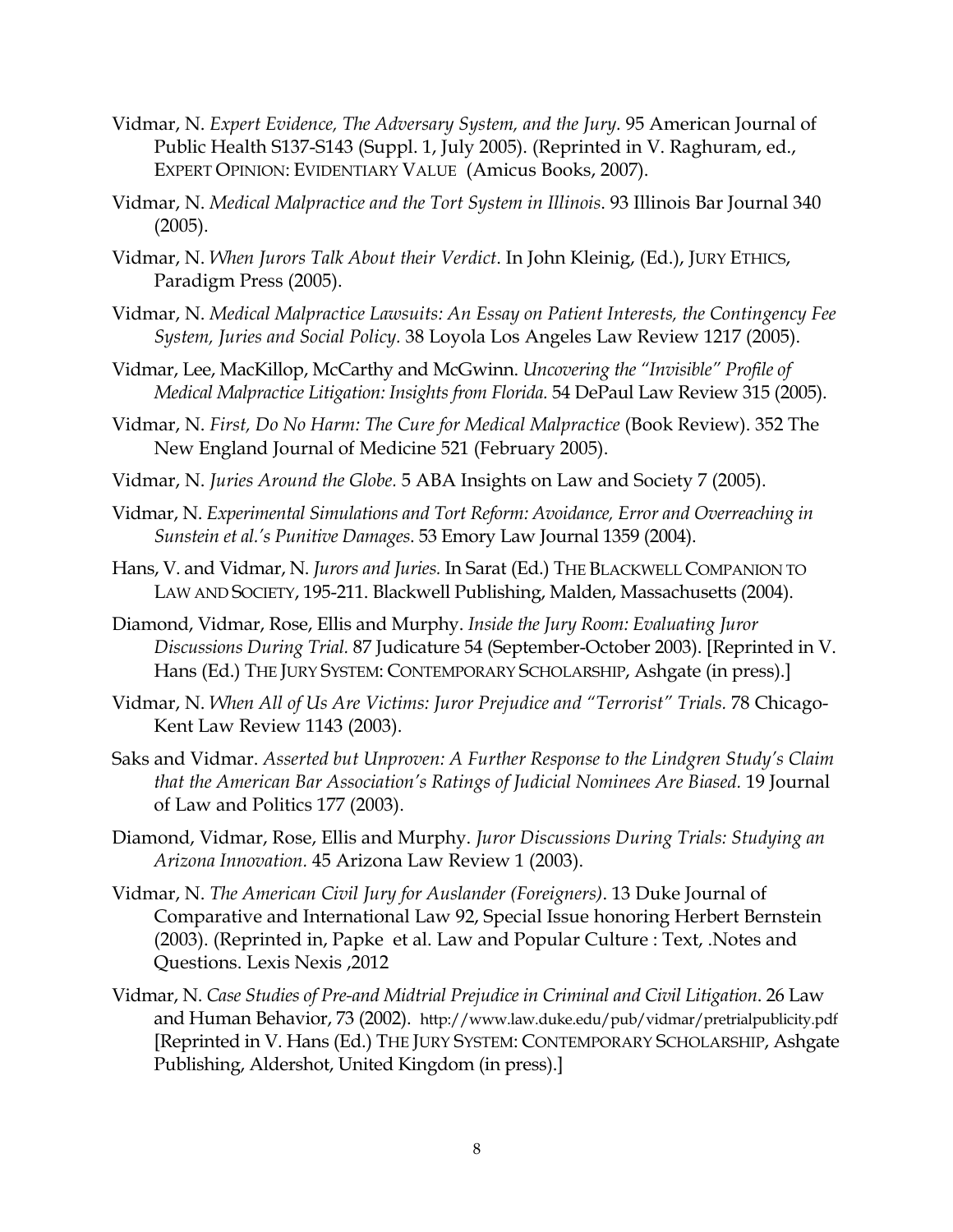- Vidmar, N. and Brown, L. A. *Tort Reform and the Medical Liability Insurance Crisis in Mississippi: Diagnosing the Disease and Prescribing a Remedy.* 22 Mississippi College Law Review 9-46 (2002).
- Eisenberg and Vidmar (drafters). *Brief Amici Curiae of Certain Leading Social Scientists and Scholars in Support of Respondents in State Farm Mutual Automobile Company v. Campbell.* Supreme Court of the United States, No. 01-1289 (October 2002).
- Vidmar, N. *Listening to Jurors and Asking Them Questions.* Trial Briefs 9 (August 2002).
- Rose and Vidmar. *"Bronx Bronx Juries": A Profile of Jury Awards in New York Counties.* 80 Texas Law Review 1889 (2002).
- Sanders, Diamond and Vidmar. *Legal Perceptions of Science and Expert Knowledge.* 8 Psychology, Public Policy and Law 139 (2002).
- Diamond, Vidmar, et al. *Juror Discussion During Civil Trials: A study of Arizona's Rule 39(f) innovation.* American Bar Foundation (April 2002). Available at: http://www.law.duke.edu/pub/vidmar/Arizonacivildiscussions.pdf.
- Vidmar, N. *Juries*. In Kritzer (Ed.) LEGAL SYSTEMS OF THE WORLD: A POLITICAL, SOCIAL, AND CULTURAL ENCYCLOPEDIA. ABC-CLIO, Santa Barbara, California (2002)
- Vidmar, N. *Juries and Lay Assessors in the Commonwealth of Nations.* 13 Criminal Law Forum 385 (2002).
- Vidmar, N. and Diamond, D. *Juries and Experts.* 66 Brooklyn Law Review 1123-1182 (2001).
- Saks and Vidmar. *A Flawed Search for Bias in the American Bar Association's Ratings of Judicial Nominees: A Critique of the Lindgren / Federalist Society Study.* 17, No. 2 Journal of Law and Politics 219-254 (2001).
- Vidmar, N. *Review of Jury Systems Abroad Can Provide Helpful Insights Into American Practices*. 73 New York State Bar Association Journal 23 (2001).
- Vidmar, N. *Retributive Justice: Its Social Context.* In M. Ross and D.T. Miller (Eds.) THE JUSTICE MOTIVE IN EVERYDAY LIFE, 291 Cambridge University Press (2001).
- Vidmar and Rose. *Punitive Damages; In Terrorem and in Reality*. 38 Harvard Journal on Legislation 489-511 (2001).
- Diamond, S. and Vidmar, N. *Jury Room Ruminations on Forbidden Evidence.* 87 Virginia Law Review 1857 (2001).
- Vidmar and Schuller. *The Jury: Selecting Impartial Peers.* In R. Schuller and J. Ogloff (Eds.) PSYCHOLOGY AND LAW: CANADIAN PERSPECTIVES. University of Toronto Press, Toronto, ON, Canada (2001).
- Vidmar, N. *Retribution and Revenge.* In J. Sanders and V. L. Hamilton (Eds.) HANDBOOK OF JUSTICE RESEARCH IN LAW. Springer Press, New York, New York (2001).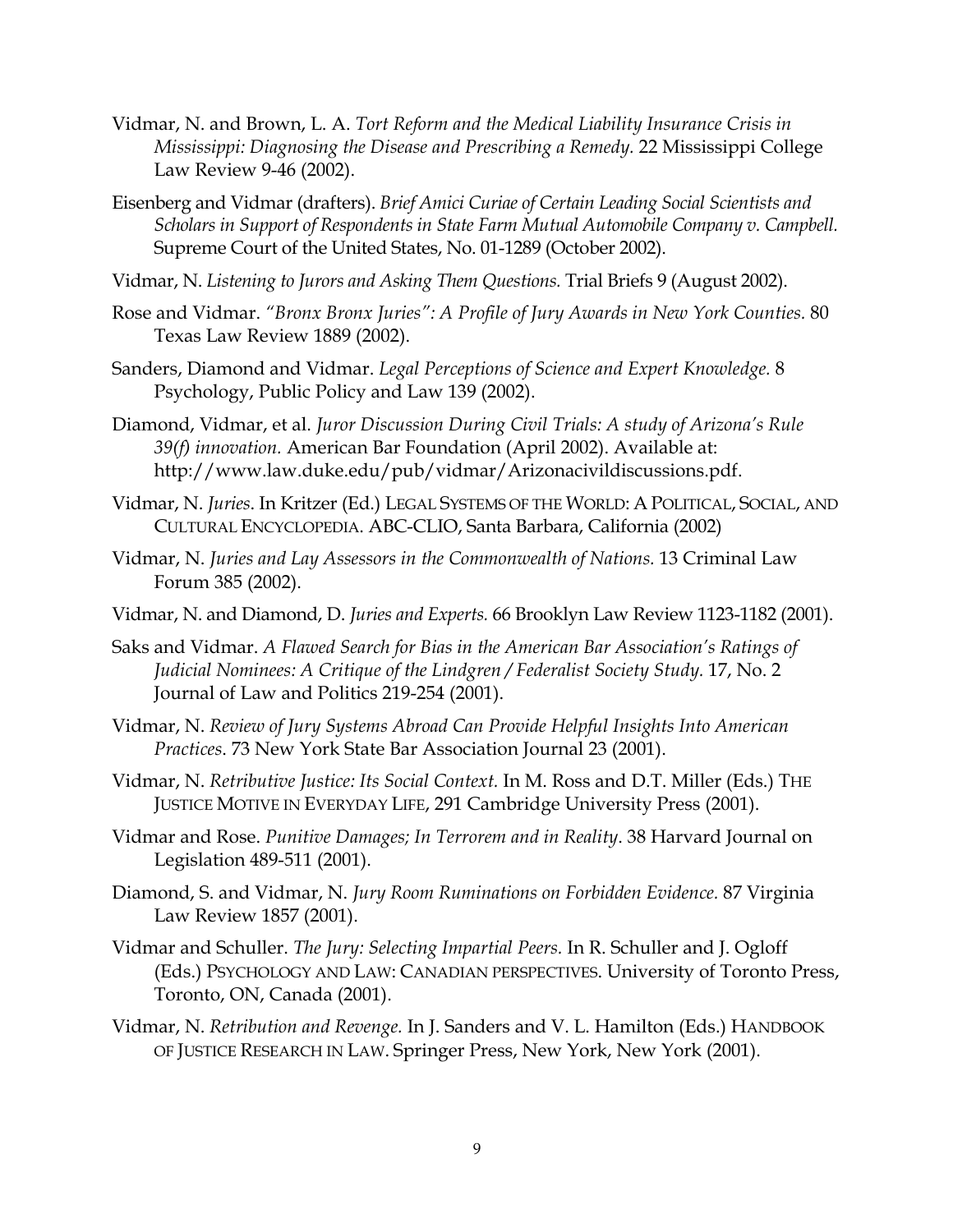- Vidmar, N. *Jury's Comprehension of Scientific Evidence.* In NATIONAL CONFERENCE ON SCIENCE AND THE LAW NCJ 179630. United States Department of Justice and National Institute of Justice (July, 2000).
- Vidmar, N. *The Origin and Outcome of the Kumho Amicus Brief* (plus brief itself) 24 Law and Human Behavior 383-400 (2000).
- Corbin, R. M. and Vidmar, N. *Survey Research Goes to Court.* In C. Chakrapani (Ed.) MARKETING RESEARCH: STATE OF THE ART PERSPECTIVES. American Marketing Association, Chicago, Illinois (2000).
- Vidmar, N. *Juries don't make legal decisions! And other problems: A critique of Hastie et al. on punitive damages.* 23 Law and Human Behavior 705 (1999).
- Vidmar, N. *Maps, Gaps, Socio-legal Scholarship and the Tort Reform Debate*. In Sarat, A. et al*.* (Eds.) SOCIAL SCIENCE, LEGAL SCHOLARSHIP AND THE LAW. Russell Sage Foundation, New York, New York (1999).
- Vidmar, N., Gross, F. and Rose, M. J*ury Awards for Medical Malpractice and Post-verdict Adjustment of Those Awards.* 48 DePaul Law Review 265 (1998). [Partially reprinted in S. Salvin et al*.*, CIVIL PROCEDURE: DOCTRINE, PRACTICE, AND CONTEXT, 2nd Ed. Aspen Publishers, New York, New York (2004).]
- Vidmar, N. Principal author, amicus brief on behalf of respondent in *Kumho Tire Company v. Patrick Carmichael et al.* No. 97-109 Supreme Court of the United States, October 1998 (on the subject of how juries evaluate expert testimony).
- Vidmar, N. *The Performance of the American Civil Jury: An empirical perspective.* 40 Arizona Law Review 849 (1998).
- Vidmar, N., Beale, S., Rose, M. and Donnelly, L. *Should We Rush to Reform the Criminal Jury? Consider Conviction Rate Data.* 80 Judicature 286-290 (May-June 1997).
- Vidmar, N. *Generic Prejudice and the Presumption of Guilt in Sex Abuse Trials.* 21 Law and Human Behavior 5 (Feb 1997).
- Vidmar, N. *Pap and Circumstance: What jury verdict statistics can tell us about jury behavior and the tort system.* XXVII Suffolk University Law Review 1205 (1994/1996).
- Vidmar, N. *Pretrial Prejudice in Canada: A comparative perspective on the criminal jury.* 79 Judicature 249 (1996).
- Vidmar, N. *Making Inferences About Jury Behavior from Jury Verdict Statistics: Cautions about the Lorelei's lied.* 18 Law and Human Behavior 599 (1994).
- Ogloff, James R. P. and Vidmar, N. *The Impact of Pretrial Publicity on Jurors: A study to compare the relative effects of television and print media in a child sex abuse case*. 18 Law and Human Behavior 507 (1994).
- Vidmar, N. *An Antidote To Anecdotes* (Book review of Frank A. Sloan, et al., SUING FOR MEDICAL MALPRACTICE, 1993) 77 Judicature 330 (1994).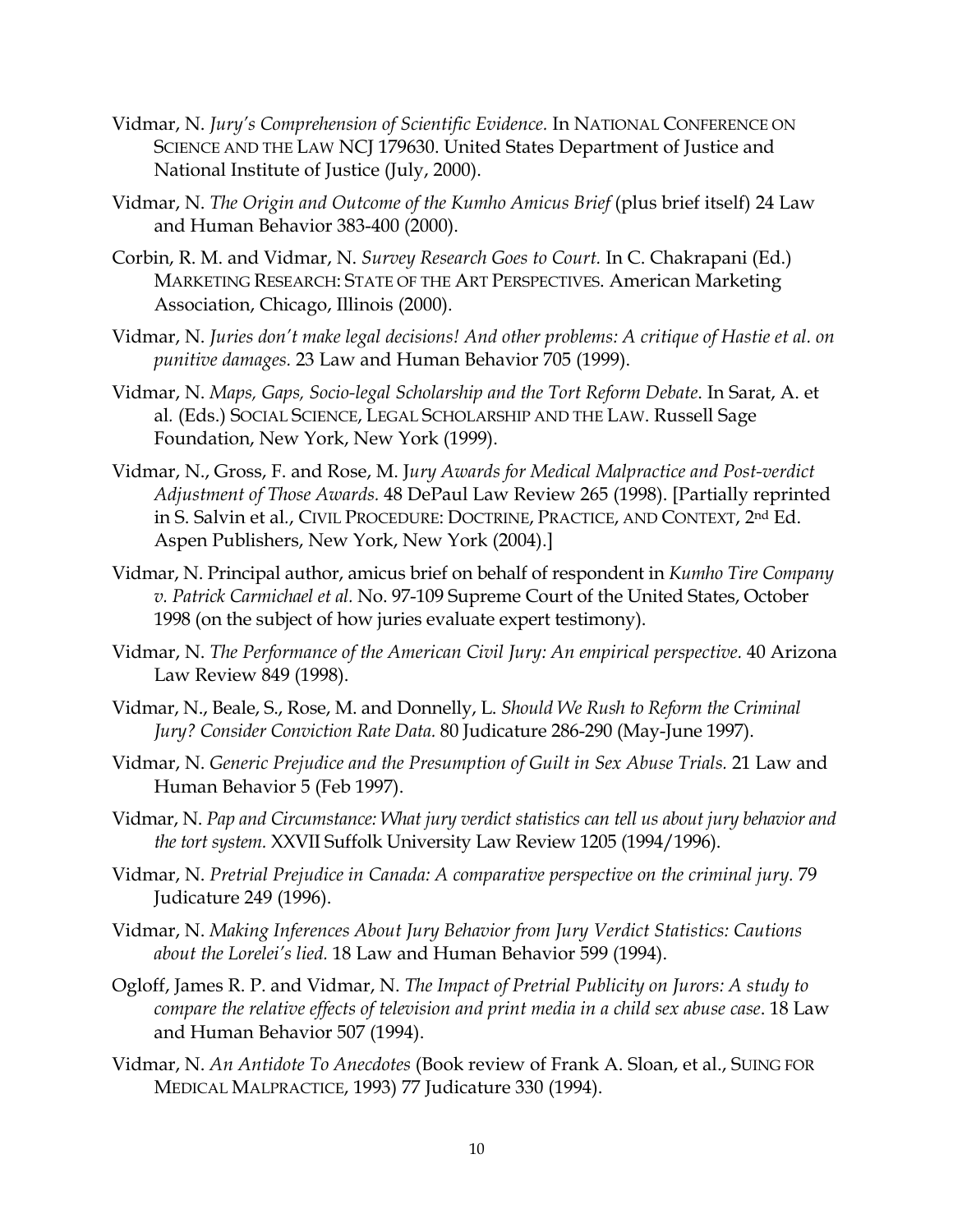- Vidmar, N. *Are Juries Competent to Decide Liability in Tort Cases Involving Scientific/ Medical Issues? Some Data from Medical Malpractice*. 43 Emory Law Journal 885 (1994).
- Ellis, R., Ravindra, G., Vidmar, N. and Davis, T. *The Reversal Arbitration Board: An ADR model for resolving intra-corporate disputes.* 93 Journal of Dispute Resolution (1994).
- Vidmar, Lee, Cohen, and Stewart. *Damage Awards and Jurors' Responsibility Ascriptions in Medical vs. Automobile Negligence Cases.* 12 Behavioral Sciences and the Law 149 (1994).
- Vidmar, N. *The Unfair Criticism of Medical Malpractice Juries.* 76 Judicature 118 (1992). [Reprinted in 27 Trial Lawyers Forum 5 (1993); 42 Trial Talk 5 (1993); 23 Trial Lawyers Quarterly 9 (1993).]
- Vidmar, N. *Empirical Evidence on the "Deep Pockets" Hypothesis: Jury awards for pain and suffering in medical malpractice cases*. 43 Duke Law Journal 217 (1993).
- Fischer, Vidmar and Ellis. *The "Culture of Battering" and the Role of Mediation in Domestic Violence Cases.* 46 Southern Methodist University Law Review 2117-2174 (1993).
- Vidmar, N. and Rice, J. *Assessments of non-economic damage awards in medical negligence: a comparison of jurors with legal professionals.* 78 Iowa Law Review 883 (1993).
- Ellis, Ravindra, Vidmar, and Davis. *Toyota's Arbitration Board: A conflict resolution model for intra-corporate disputes.* 11 Alternatives 44 (1993).
- Vidmar, N. *Verfahrensgerechtigkeit und Alternative Konfliktbewältigung.* 14 Zeitschrift für Rechts-Soziologie 35-46 (1993).
- Vidmar, N. *How Many Words for a Camel? A Perspective on Judicial Evaluation of Social Science Evidence.* Canadian Institute for the Administration of Justice (Ed.), FILTERING AND ANALYZING EVIDENCE IN AN AGE OF DIVERSITY (1993).
- Vidmar, N. *Comparative Lessons from the Hong Kong Jury Study.* (Book Review), 2 Asia Pacific Law Review 110 (1993).
- Vidmar, N. *Procedural Justice and Alternative Dispute Resolution.* 3 Psychological Science 224 (1992).
- Schuller, R. and Vidmar, N. *Battered Woman Syndrome Evidence in the Courtroom: A review of the literature.* 16 Law and Human Behavior 273 (1992).
- Kritzer, H., Vidmar, N. and Bogart, W.A. *To Confront or Not to Confront: Measuring claiming rates in discrimination grievances*. 25 Law and Society Review 875 (1991).
- Kritzer, H., Bogart, W.A. and Vidmar, N. *The Aftermath of Injury: Cultural factors in compensation seeking in Canada and the United States.* 25 Law and Society Review 499 (1991).
- Hans, V. and Vidmar, N. *The American Jury: Twenty-five years later.* 16 Law and Social Inquiry, 401 (1991).
- Vidmar, N. and Rice, J. *Jury Determined Settlements And Summary Jury Trials: Observations about ADR in an adversary culture.* 19 Florida State Law Review 89 (1991). (reprinted in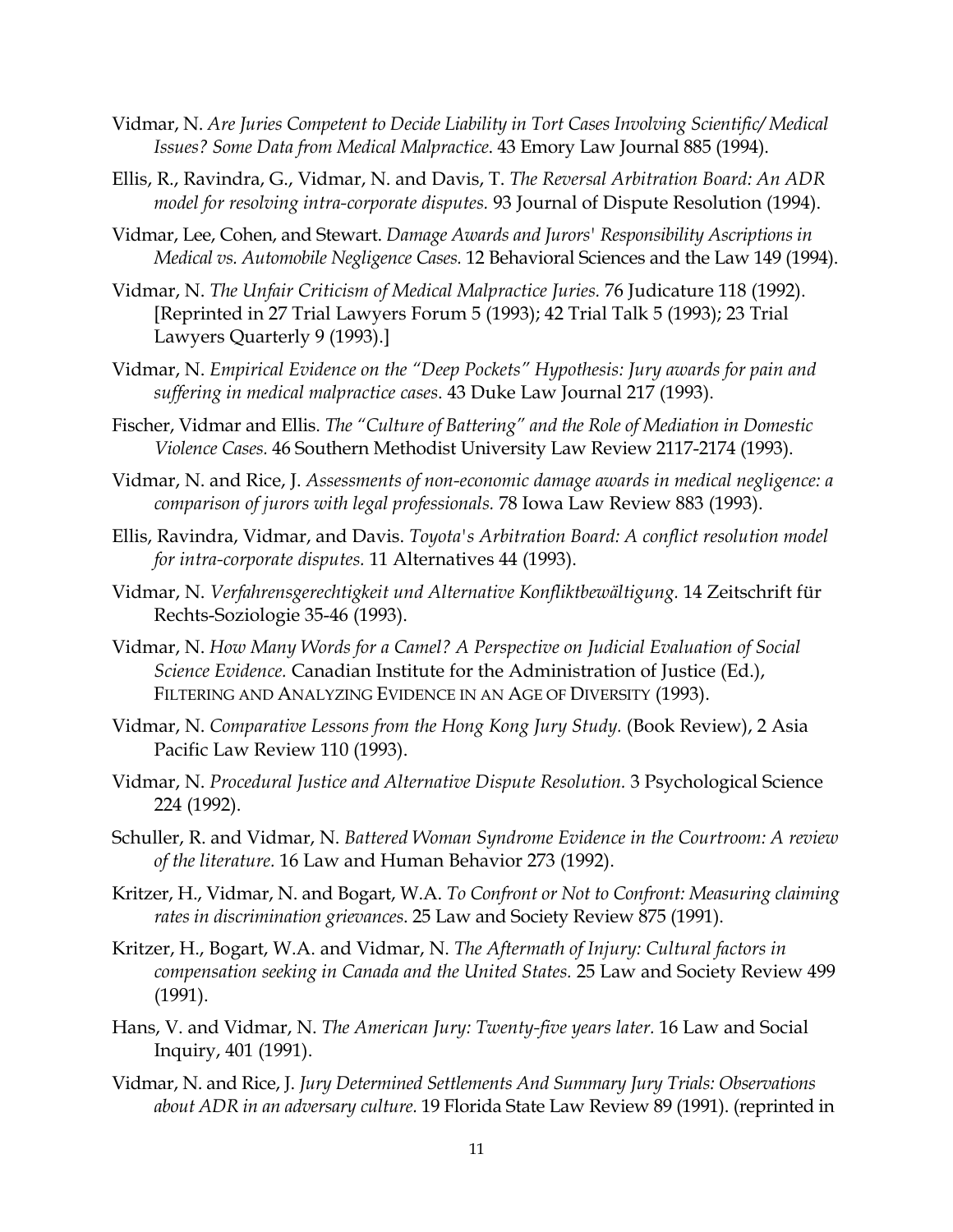E. Wendy Trachte-Huber, & Stephen K. Huber, Mediation and Negotiation: *Reaching Agreement in Law and Business*, LexisNexus, 2007).

- Vidmar, N. and van Koppen, P. J. *Gedraqswetenschappelijk bewijs: een overzicht.* In P. J. van Koppen and H. F. M. Crombag (Eds.) DE MENSELIJKE FACTOR: PSYCHOLOGIE VOOR JURISTEN. Gouda Quint BV, Arnhem, Netherlands (1991).
- Vidmar, N. *Social Science Evidence and Data.* In G. M. Chayko, E. D. Gulliver and D. V. MacDougall (Eds.) FORENSIC EVIDENCE IN CANADA. Canada Law Book, Aurora, ON, Canada (1991).
- Vidmar, N. *Medical Malpractice Juries.* 8 Duke Law Magazine 8 (1991).
- Vidmar, N. *The Origins and Consequences of Procedural Fairness* (Book Review and Essay) 15 Law and Social Inquiry. 877-892 (1990).
- Bogart, W.A. and Vidmar, N. *Problems and Experience with the Ontario Civil Justice System.* In A. Hutchinson (Ed.) ACCESS TO JUSTICE: BRIDGES AND BARRIERS. Carswell, Toronto, ON, Canada (1990).
- Vidmar, N. and Feldthusen, B. *Exemplary Damages in Ontario: An empirical study.* 16 Canadian Business Law Review 262-268 (1990).
- Vidmar, N. (Editor/Author) *Is The Jury Competent? Law and Contemporary Problems.* 52 Whole Issue 4 (1989).
- Vidmar, N. *The Impact of Statistical Evidence in the Legal System.* In THE EVOLVING ROLE OF STATISTICAL ASSESSMENTS AS EVIDENCE IN THE COURTS. National Research Council, Commission on Behavioral and Social Science and Education. Springer-Verlag, New York, New York (1989).
- Vidmar, N. and Shuller, R. *Juries and Expert Evidence: Social Framework Testimony.* 52 Law and Contemporary Problems 133-176 (1989).
- Rowe, T. and Vidmar, N. *Empirical Research on Offers of settlement: A preliminary report*. 51 Law and Contemporary Problems 13-39 (1988).
- Vidmar, N. *Seeking and Finding Justice: An empirical map of Canadian consumer problems and responses.* 26 Osgoode Hall Law Journal 757-798 (1988).
- Vidmar, N. (Ed.) *The Common Law Jury.* 62 Law and Contemporary Problems (1988) [Issue translated into Georgian (2005).]
- Vidmar, N. *Assessing the Contributions of Case Characteristics and Settlement Forums on Dispute Outcomes and Compliance.* 21 Law and Society Review 155-164 (1987).
- Samuels, J. and Vidmar, N. *Consumer Complaints and the Ontario Business Practices Act: An empirical study.* 24 University of Western Ontario Law Review 83-101 (1987).
- Vidmar, N. and Schuller, R. A. I*ndividual Differences and the Pursuit of Legal Rights: A preliminary inquiry.* 11 Law and Human Behavior 299-317 (1987).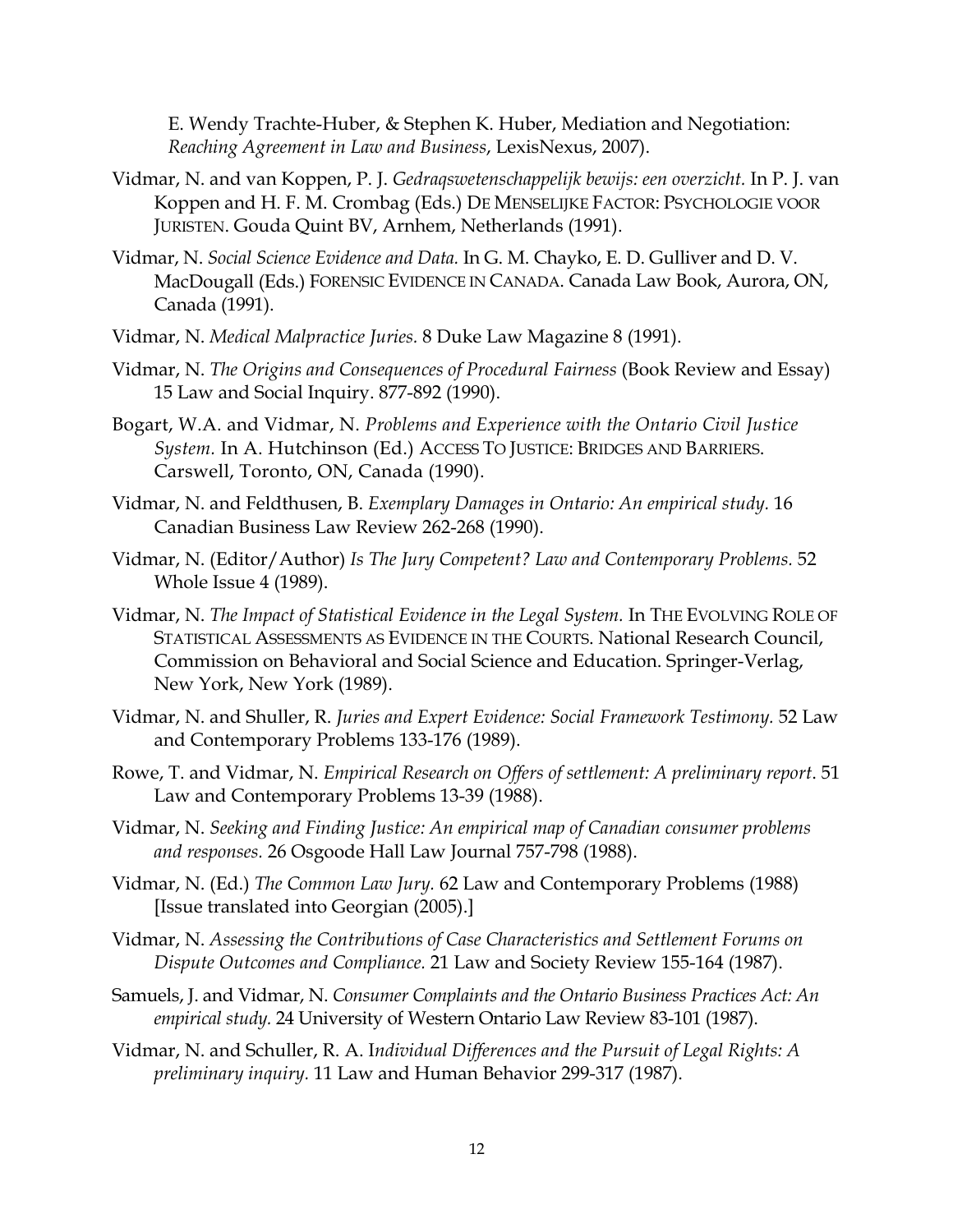- Vidmar, N. *The Mediation of Small Claims Disputes: A critical perspective.* In M. Bazerman, R. Lewicki, and B. Sheppard (Eds.), RESEARCH ON NEGOTIATION IN ORGANIZATIONS, VOL. 1. JAI Press, Greenwich, Connecticut (1986).
- Vidmar, N. *The Legal System as Social: A review of Lempert and Sanders' "An Invitation to Law and Social Science."* 234 Science 93-94 (1986).
- Vidmar, N. and Flaherty, D. *Concern for Personal Privacy in an Electronic Age.* 35 Journal of Communication 91-103 (1985).
- Vidmar, N. *An Assessment of Mediation in a Small Claims Court.* 41 Journal of Social Issues 127-144. Also in Earn, B., and Towson, S. (Eds.), READINGS IN SOCIAL PSYCHOLOGY: CLASSIC AND CANADIAN CONTRIBUTIONS. Broadview Press Ltd., Peterborough, Canada (1985).
- Vidmar, N. and Melnitzer, J. *Juror Prejudice: An empirical study of a challenge for cause.* 22 Osgoode Hall Law Journal 487-511 (1984).
- Vidmar, N. *The Small Claims Court: A reconceptualization of disputes and an empirical investigation.* 18 Law and Society Review 515-550 (1984.)
- Vidmar, N. *Social Psychology and the Legal Process.* In Kahn, A. S. (Ed.) SOCIAL PSYCHOLOGY. W. C. Brown and Co., Dubuque, Iowa (1984.)
- Vidmar, N. and Short, J. *Social Psychological Dynamics in the Settlement of Small Claims Court Cases.* In D. Muller, D. Blackman, and A. Chapman (Eds.) PERSPECTIVES IN PSYCHOLOGY AND LAW. John Wiley & Sons, London, England (1984).
- Vidmar, N. and Laird, N. *Adversary social roles: Their effects on witnesses' communication of evidence and the assessments of adjudicators.* 44 Journal of Personality and Social Psychology 888-898 (1983).
- Saunders, D., Vidmar, N. and Hewitt, E. *Eyewitness Testimony and the Discrediting Effect.* In S. Lloyd-Bostock and B. Clifford (Eds.) EVALUATING WITNESS EVIDENCE. John Wiley & Sons, London, England (1982).
- Vidmar, N. and Miller, D. T. *Social Psychological Motives Underlying Punishment Reactions.* In H. Hiebsch (Ed.) SOCIAL PSYCHOLOGY: XXIIND INTERNATIONAL CONGRESS OF PSYCHOLOGY 195-202. VEB DeutscherVerlag, Berlin, Germany (1982).
- Vidmar, N. *Justice motives and other psychological factors in the development and resolution of disputes*. In M. Lerner and S. Lerner (Eds.) THE JUSTICE MOTIVE IN SOCIAL BEHAVIOR. Plenum, New York, New York (1981).
- Miller, D. T. and Vidmar, N. *The Social Psychology of Punishment Reactions*. In M. Lerner and S. Lerner (Eds.) THE JUSTICE MOTIVE IN SOCIAL BEHAVIOR. Plenum, New York, New York (1981).
- Vidmar, N. and Judson, J. *The Use of Survey Research in a Change of Venue Motion: A case study.* 59 Canadian Bar Review 76-102 (1981).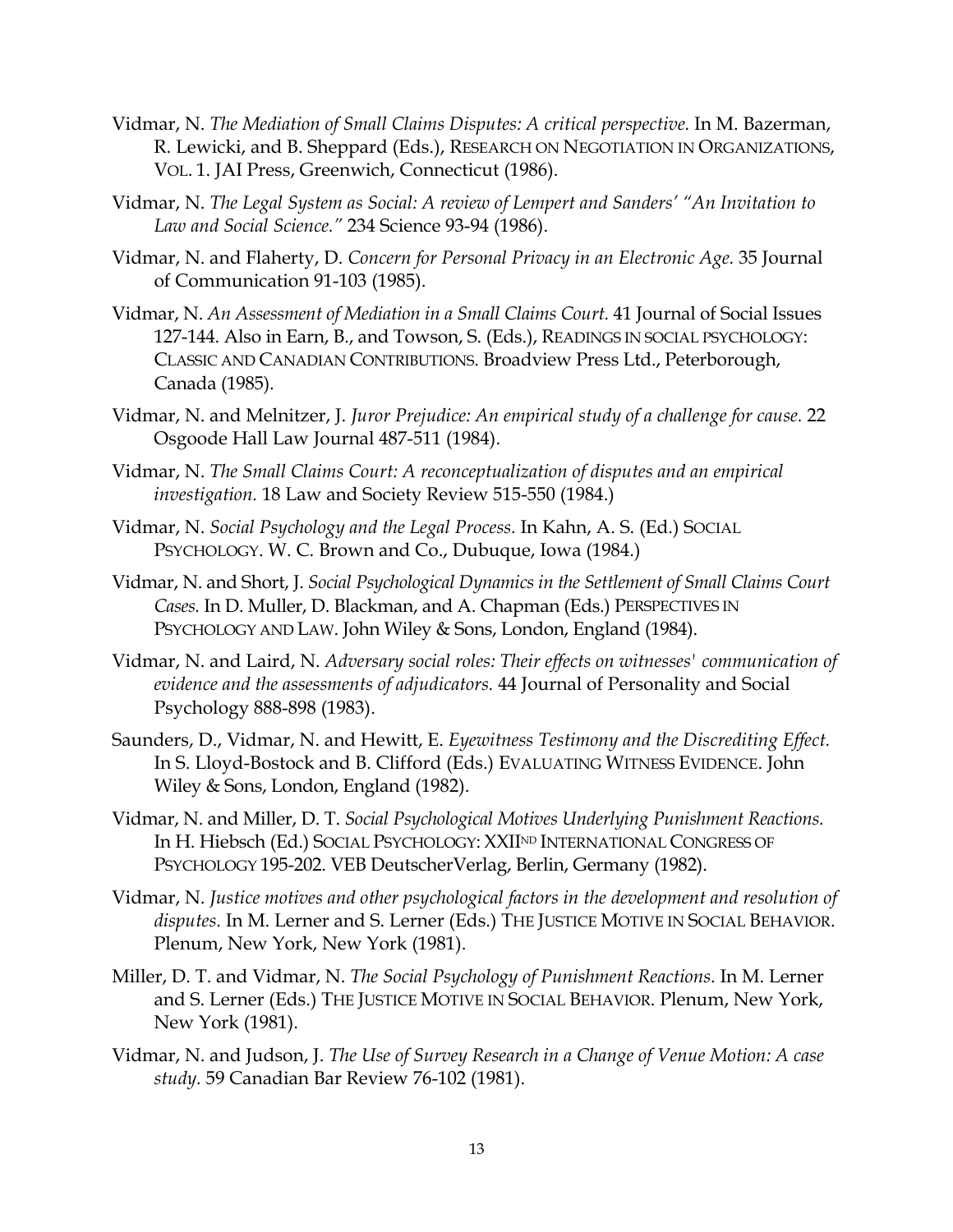- Hans, V. and Vidmar, N. *Jury Selection.* In N. Kerr and R. Bray (Eds.) THE PSYCHOLOGY OF THE COURTROOM 39-82. Academic Press, St. Louis, Mossouri (1981).
- Vidmar, N. and Dittenhoffer, A. *Canadian Public Opinion and the Death Penalty: The effects of knowledge on attitudes.* 23 Canadian Journal of Criminology 43-56 (1981).
- Vidmar, N. *Observations on dispute dynamics and resolution hearing outcomes in a small claims court*. In S. Lloyd-Bostock (Ed.) LAW AND PSYCHOLOGY. Oxford University Centre for Socio-legal Studies Proceedings, Oxford, United Kingdom (1980).
- Sheppard, B. and Vidmar, N. *Adversary Pretrial Procedures and Testimonial Evidence: Effects of lawyers' role and Machiavellianism.* 39 Journal of Personality and Social Psychology 320-332 (1980).
- Vidmar, N. and Miller, D. T. *Social Psychological Processes Underlying Attitudes Toward Legal Punishment.* 14 Law and Society Review 401-438 (1980).
- Vidmar, N. *The Other Issues in Jury Simulation Research: A commentary with particular reference to defendant character studies.* 3 Law and Human Behavior 95-106 (1979).
- Vidmar, N. *Social Science and Jury Selection.* In PSYCHOLOGY AND THE LITIGATION PROCESS. Law Society of Upper Canada, Springer, Netherlands (1977).
- Vidmar, N. *Choosing, Finding and Evaluating Methods of Obtaining Legal Justice: A review of Thibaut and Walker's Procedural Justice.* 21 Contemporary Psychology 773-774 (1976).
- Sarat, A. and Vidmar, N. *Public Opinion, the Death Penalty, and the Eighth Amendment: Testing the Marshall hypothesis*. Wisconsin Law Review 171-206 (1976). [Reprinted in H. Bedau and C. Pierce (Eds.) CAPITAL PUNISHMENT IN THE UNITED STATES. AMS Press, New York, New York (1976); V. Streib (Ed.) A CAPITAL PUNISHMENT ANTHOLOGY. Anderson, Springfield, Illinois (1993).]
- Berg, K. and Vidmar, N. *Authoritarianism and recall of Evidence About Criminal Behavior.* 9 Journal of Research in Personality 147-157 (1975). [Reprinted in R. Krivoshey (Ed.) READINGS IN TRIAL ADVOCACY AND THE SOCIAL SCIENCES. Garland Publishing, New York, New York (1993).]
- Vidmar, N. and Ellsworth, P. *Public opinion and the death penalty.* 26 Stanford Law Review, 1245-1270 (1974). [Reprinted in H. Bedau and C. Pierce (Eds.) CAPITAL PUNISHMENT IN THE UNITED STATES. AMS Press, New York, New York (1976); H. Bedau (Ed.) THE DEATH PENALTY IN AMERICA (3rd Ed.) Oxford, New York, New York (1982).]
- Vidmar, N, *Retributive and Utilitarian Motives and Other Correlates of Canadian Attitudes Toward the Death Penalty*. 15 Canadian Psychologist 337-356 (1974).
- Sorrentino, R., Vidmar, N. and Goodstadt, M. *Opinion Change in a Crisis: Effects of the 1970 Canadian kidnapping crisis on political and ethnic attitudes*. 6 Canadian Journal of Behavioural Science 199-218 (1974). [Reprinted in W. E. Mann and L. Wheatcroft (Eds.) CANADA; A SOCIOLOGICAL PROFILE. Copp Clark, Toronto, ON, Canada (1976).]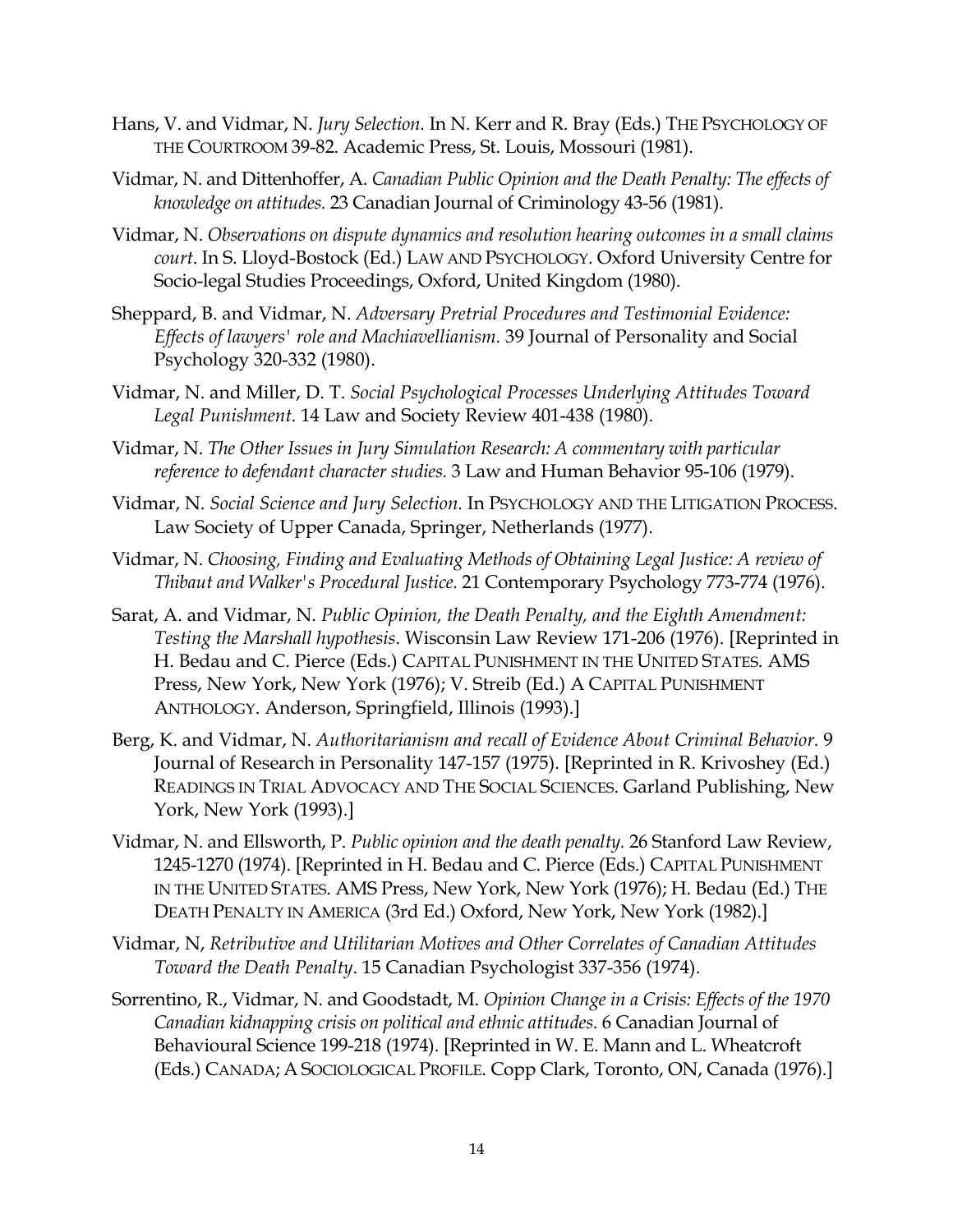- Sorrentino, R. and Vidmar, N, *Research Note: The short-term and long-term effects of a crisis.* 38 Public Opinion Quarterly 271-279 (1974).
- Vidmar, N. and Crinklaw, L. *Attributing Responsibility for an Accident: A methodological and conceptual critique.* 6 Canadian Journal of Behavioural Science 113-130 (1974).
- Vidmar, N. and Rokeach, M. *Archie Bunker's Bigotry: A study in selective perception and exposure.* 24 Journal of Communication 36-47 (1974). [Reprinted in A. Wells (Ed.) MASS MEDIA AND SOCIETY (1975); C. Wilson (Ed.) MIND OVER MESSAGE (1976); P. Adler (Ed.) ALL IN THE FAMILY: A CRITICAL APPRAISAL (1979).]
- Vidmar, N. *Effects of Group Discussion on Category Width Judgments.* 29 Journal of Personality and Social Psychology 187-195 (1974).
- Rokeach, M. and Vidmar, N. *Testimony Concerning Possible Jury Bias in a Black Panther Murder Trial.* 3 Journal of Applied Social Psychology 19-29 (1973).
- Vidmar, N. *Effects of Decision Alternatives on the Verdicts and Perceptions of Simulated Jurors.* 22 Journal of Personality and Social Psychology 211-218 (1972). [Reprinted in Kaufmann and Solomon (Eds.) READINGS IN SOCIAL PSYCHOLOGY (1973).]
- Jackson, D., Hourany, L. and Vidmar, N. *A Four-Dimensional Interpretation of Risk Taking.* 40 Journal of Personality 483-501(1972).
- Vidmar, N. and Burdeny, T.C. *Effects of Group Size and Item Type in the "Group Shift" Effect.* 4 Canadian Journal of Behavioral Science 393-407(1971).
- Vidmar, N. and Hackman, J.R. *Inter-Laboratory Generalizability of Small Group Research: An experimental study*. 83 Journal of Social Psychology 129-139 (1971).
- Vidmar, N. *Effects of Representational Roles and Mediators on Negotiation Effectiveness.* 17 Journal of Personality and Social Psychology 48-58 (1971).
- Ferguson, D.A. and Vidmar, N. *Effects of Group Discussion on Estimates of Culturally Appropriate Risk Levels.* 20 Journal of Personality and Social Psychology 436-445 (1971).
- Vidmar, N. and McGrath, J. E. *Forces Affecting Success in Negotiation Groups*. 15 Behavioral Science 154-163 (1970).
- Vidmar, N. *Group Composition and the Risky Shift.* 6 Journal of Experimental Social Psychology 153-166 (1970).
- Hackman, J.R. and Vidmar, N. *Effects of Size and Task Type on Group Performance and Member Reactions*. 33 Sociometry 37-54 (1970). [Reprinted in Ofshe, INTERPERSONAL BEHAVIOR IN SMALL GROUPS. Prentice Hall (1973); Marlowe, BASIC TOPICS IN SOCIAL PSYCHOLOGY. Holbrook Press (1972); Cummings and Scott READINGS IN ORGANIZATIONAL BEHAVIOR AND HUMAN PERFORMANCE (1973); Cathcart, Samovar, and Lustig. SMALL GROUP COMMUNICATION: A READER, 4TH ED. (1978).]

#### *Papers and Conferences:*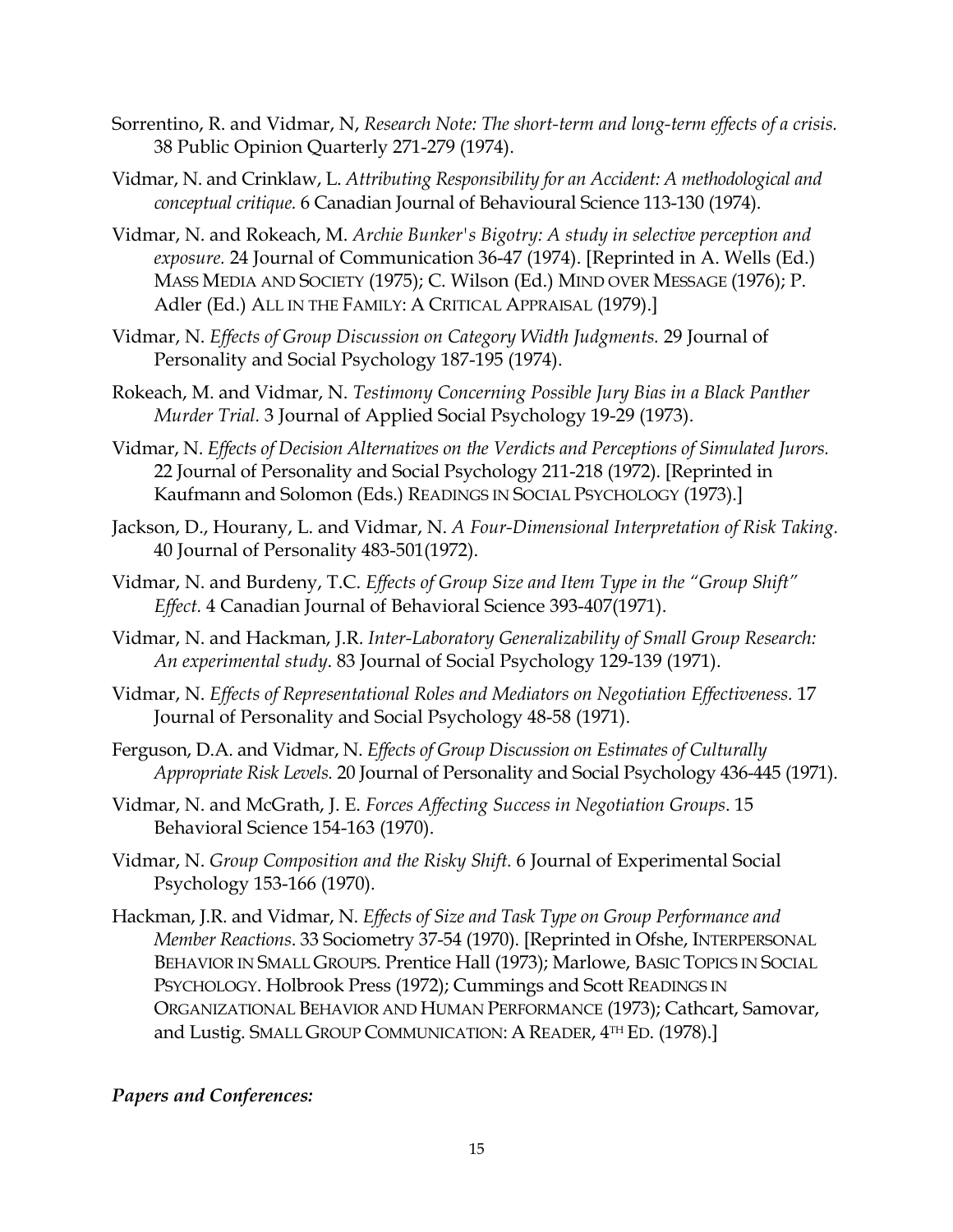- Vidmar, N. Juries and Expert Evidence: An Empirical Perspective, at Conference on Expert Forensic Evidence in Criminal Proceedings, Osgoode Hall Law School Professional Development, Toronto, Canada, October 12, 2012.
- Vidmar, N. Commentary on Procedural and Cultural Factors Involving Lay Persons Role in Inquisitorial versus Adversary Legal Systems Conference on the Future of Jury Research, John Jay College of Criminal Justice, New York, NY, September 28th and 29th, 2012.
- Vidmar, N. Juries in Ecological Context: Alternative Methods of Investigation. Presentation at Society of Personality and Social Psychology, San Diego, CA. Jan 26, 2012
- Vidmar, N. Social Science Applied in Legal Contexts, Department of Psychology ,York University , Canada , January 28, 2011
- Vidmar, N. and Holman, M. Legal Malpractice: Ordinary Cclaims, Mega-payments and Punitive Damages, Presented at the Annual Law & Society Meetings, Chicago, IL , May 25, 2010.
- Vidmar, N. Tort Reform and Medical Malpractice, Congressional Budget Office Mini-Conference, Washington, D.C. October 20, 2009.
- Vidmar, N. and Holman ,M., Punitive Damages , 2005: Who Asks? Who Gets? How Much? and Why (or Why Not)? Northwestern Law School, Psychology and Law Colloquium October 7, 2009.
- Vidmar, N., Holman M and Lee P. , The Medical Malpractice Crisis of 2000: Data from Florida. Presented at the 2009 Annual Meeting of the Law & Society Association , Denver Colorado May 29, 2009.
- Vidmar, N. Jury Selection in the Canadian Context, Criminal Lawyers Association , Toronto, Canada, November 29, 2008.
- Vidmar, N. Panelist on "The Social Costs of Dangerous Products," Conference on Dangerous Products: From Lead Toys to Tainted Drugs, American University Washington College of Law, Washington, DC Nov 14, 2008.
- Vidmar, N. and Hans, V. How Juries Decide Civil Cases, Conference on Successful Strategies for Jury Trials, Thomas Lambert Conference, Suffolk Law School Boston MA, Oct 24, 2008.
- Ellis, L. and Vidmar, N. Trial Consultants: What They Can and Cannot Do, Conference on Successful Strategies for Jury Trials, Thomas Lambert Conference, Suffolk Law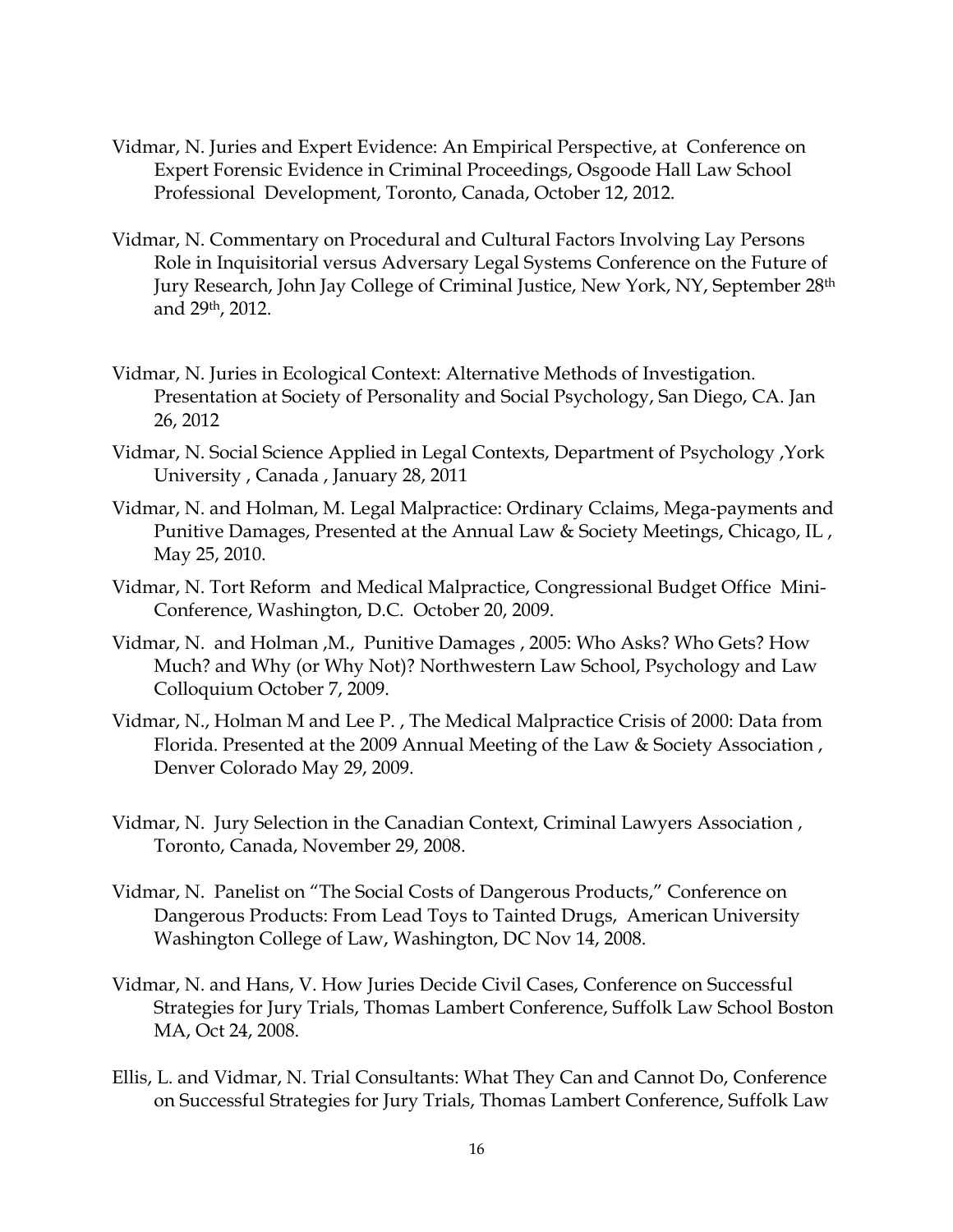School Boston MA, Oct 24, 2008.

- Vidmar, N. Holman , M . and Lee, P. Trends in Medical Malpractice Litigation: Claims Arising from Surgical Treatment in Outpatient Offices, Conference on Empirical Legal Studies , Cornell Law School, Ithaca , NY , August 12, 2008.
- Vidmar, N. Legal Behavior: Free Will, Witnesses and Decision-makers, Workshop on "From Brain to Society," Duke Institute for Brain Sciences , Duke University ,May 7, 2007.
- Vidmar, N. The Role of the Jury in Medical Malpractice Litigation, Conference on Shaping the Future of Medical Malpractice: Legal and Ethical Considerations, Temple University School of Law, Philadelphia , PA, February 22, 2008
- Vidmar, N and Holman, M. Juries in Asbestos Cases: 2001 and 2006. Conference on Perspectives on Asbestos Litigation, Southwestern University Law School, Los Angeles, CA, January 18, 2008.
- Vidmar, N. Jury Guidance following *Philip Morris v. Williams*, presented at conference on "Punitive Damages, Due Process, and Deterrence: The Debate after *Philip Morris v. Williams*, Charleston School of Law, Charleston , SC, September 7, 2007.
- Vidmar, N., How Juries Decide: Expert Evidence, Presentation to Joint Meeting of the Australian and New Zealand Association of Psychiatry, Psychology and Law; The Australian and New Zealand Forensic Science Society and the Criminal Lawyers Association of WA, Inc., Perth Australia, June 28, 2007.
- Vidmar, N. Judging the Jury: What We Know and What Might be Done, Lecture to the Biannual Conference of Australian and New Zealand County and District Court Judges Conference, Freemantle, Western Australia , June 27, 2007.
- Vidmar, N. Judging the Jury. Presentation to Supreme Court Judges of Western Australia, Perth,Australia, June 26, 2007.
- Vidmar, N. Participant, Conventions in Science and the Law, Coronado Conference IV, Mt. Washington Resort, Bretton Woods, NH, May 3-4, 2007.
- Vidmar, N., Discussant, Symposium on Genuine Tort Reform, Papitto School of Law, Roger Williams University, Bristol Rhode Island, April 20, 2007.
- Vidmar, N., Theory, Data , and Ecological Validity, Conference on Law and Mind Sciences, Harvard Law School, Cambridge ,MA, March 10, 2007.
- Vidmar, N., Juries and Punitive Damages, presentation to the AEI-Brookings First Annual Judicial Symposium on Civil Justice Issues , Washington DC, Georgetown Law School , December 7, 2006.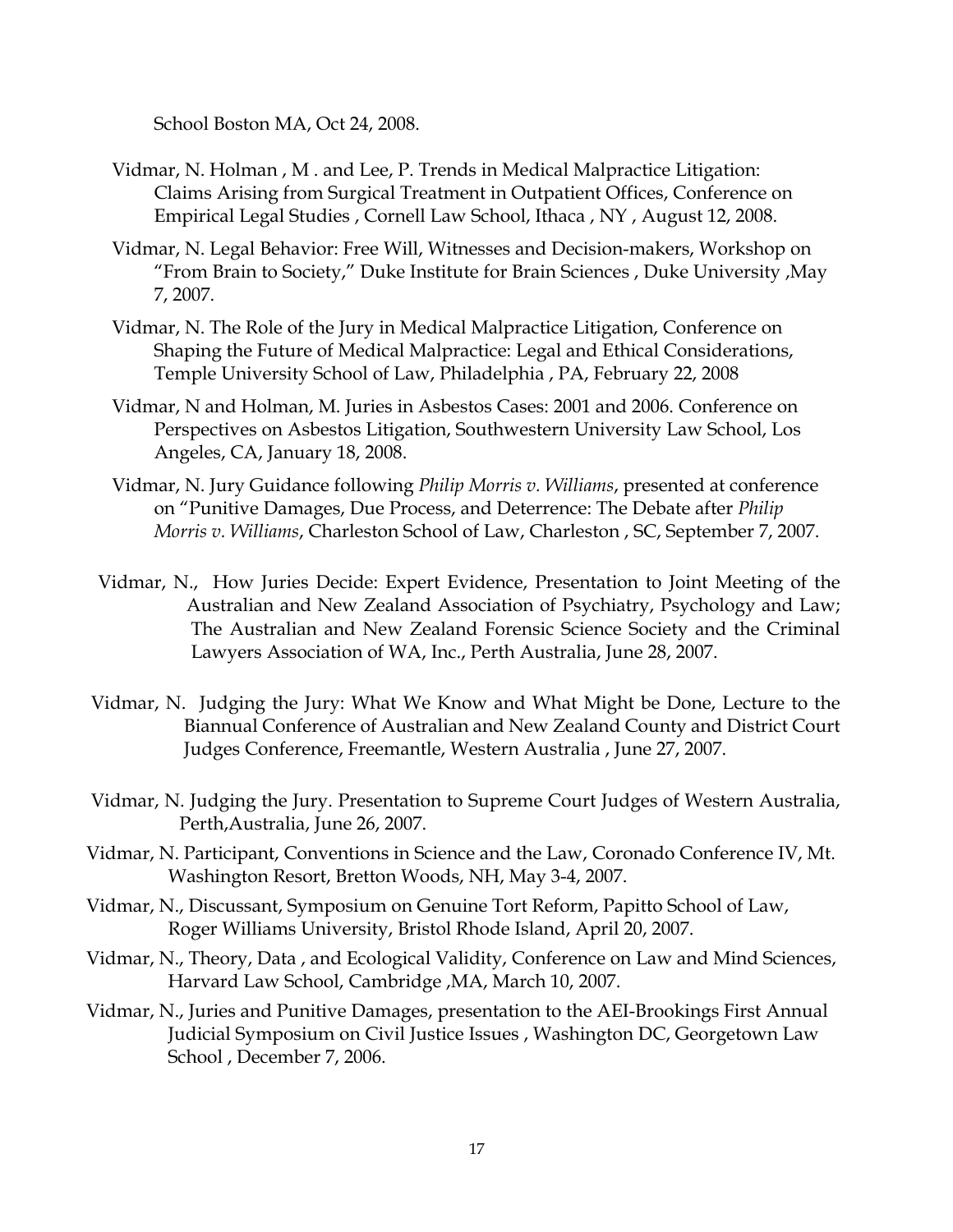- MacKillop, K. and Vidmar, N., Legal Malpractice: A Preliminary Inquiry, presented at First Annual Conference on Empirical Legal Studies, U. of Texas School of Law , Austin TX, Oct 27-28, 2006.
- Vidmar, N., Discussant on Avraham and Schanzenbach,Tort Reform and Private Health Insurance Coverage, at First Annual Conference on Empirical Legal Studies , U. of Texas School of Law , Austin TX, Oct 27-28, 2006.
- Vidmar, N. Participant, Panel on *Philip Morris v. Williams* sponsored by American Constitution Society at National Press Club, Washington , D.C. October 24, 2006
- Vidmar, N. Participant, Citizen Participation in East Asian Legal Systems, Cornell Law School, Ithaca , N.Y., Sept 21-22, 2006.
- Vidmar, N. Testimony before The Senate Committee on Health, Education, Labor and Pensions; Hearing on Medical Liability: *New Ideas for Making the System Work Better for Patients.* Washington, DC, June 22, 2006.
- Vidmar, N. Participant, Conference: *Truth and Advocacy: The Quality and Nature of Regulation and Regulatory Science.* Coronado Conference III, San Diego, March 9- 10, 2006.
- Vidmar, N. Comments on *Duncan v. Louisiana*. Conference on Criminal Procedure Stories, Harvard Law School, April 21-22, 2006.
- Vidmar, N. Participant, Conference: *Medical Malpractice: Has the Research Helped or Hindered Our Search for Solutions?* Invitational meeting sponsored by Robert Wood Johnson Foundation, Washington , DC, May 3, 2006.
- Vidmar, N. Presented: *Civil Juries in Ecological Context: Methodological Implications for Research*. Conference on Civil Juries and Civil Justice, University of Nebraska, Lincoln, May 15-17, 2006.
- Vidmar, N. Presented: *Medical Malpractice Litigation in Pennsylvania*. Pennsylvania Bar Association, May 2006
- Vidmar, N. Presented: *The Promise and Perils of Archival Data for Tort Reform Research*. Annual Meeting of the Association of American Law Schools. Washington, DC, January 5, 2006.
- Vidmar, Lee and MacKillop, Presented: *Million Dollar Medical Malpractice Cases in Florida: Post-Verdict Adjustments and Pre-Suit Settlements.* Conference on Medical Malpractice, Vanderbilt Law School. Nashville, Tennessee, October 21, 2005.
- Vidmar, N. Presented: *Jury Reforms and Jury Performance*. Annual Conference of the American Judges Association, Anchorage, Alaska September 20, 2005.
- Vidmar, N. Presented: *A Transnational Perspective on Pretrial Prejudice.* Conference on Psychology and Law, Law and Psychology Colloquium, Faculty of Law, University of London. London, England, July 14-15, 2005.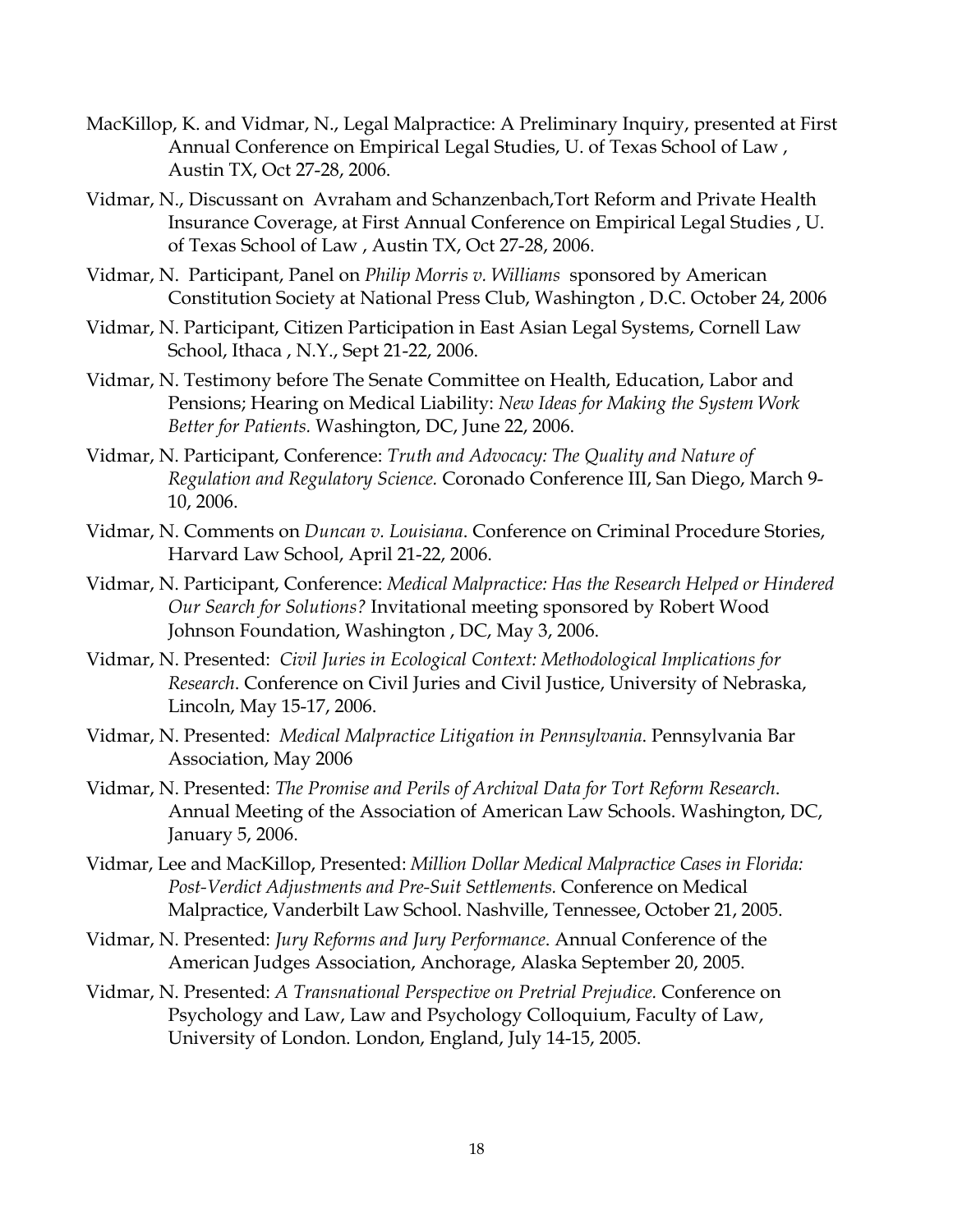- Vidmar, N. Responses to Session: *A Ten-year Perspective on Vidmar Medical Malpractice and the American Jury (1995).* Annual Law and Society Meeting. Las Vegas, Nevada, June 3, 2005.
- Vidmar, N. Presented: *Medical Malpractice and the Tort System in Illinois.* Annual Law and Society Meetings, Las Vegas, Nevada, June 3, 2005.
- Vidmar, N. Testimony: *Research on Medical Malpractice Litigation in the United States and Tort Reform.* Before the Committee on the Judiciary of the Connecticut General Assembly. Hartford, Connecticut, April 8, 2005.
- Vidmar, N. Testimony: *Medical Malpractice Litigation and Tort Reform: The Tort System and the Missing Discussion of Negligently Injured Patients.* Before the Maryland Senate Special Commission on Medical Malpractice Liability Insurance Briefing. Annapolis, Maryland, October 27, 2004.
- Vidmar, N. Presented: *Medical Malpractice Litigation: Doctors, Lawyers, Patients and Insurers.* Conference on Access to Justice: Can Business Co-exist with the Civil Justice System? Loyola, Law School. Los Angeles, California, October 1-2, 2004.
- Vidmar, N. Presented: S*equestered Science: The Consequences of Undisclosed Knowledge.* Coronado Conference 2, Project on Scientific Knowledge and Public Policy. New York, New York, October 14-15, 2004.
- Vidmar, N. Presented: *Medical Malpractice Litigation: An Empirical Rather than Anecdotal Perspective.* Maryland State Bar Association Annual Meeting. Ocean City, Maryland, June 17, 2004.
- Vidmar, N. Presented: *Potential Jury Prejudice: A Cross-National Perspective.* Colloquium, School of Psychology, University of New South Wales. Sydney, Australia, May 5, 2004.
- Vidmar, N. Presented: *Coffee Spill at McDonalds: The American Civil Jury for Foreigners.* Colloquium, Department of Law, University of New South Wales. Sydney, Australia, May 25, 2004.
- Vidmar, Lee and McGwin, Presented: *Seeking the "Invisible" Profile of Medical Malpractice Litigation: Insights from Florida.* Tenth Annual Clifford Symposium: "Starting Over? Redesigning the Medical Malpractice System," DePaul University School of Law. Chicago, Illinois, April 15-16, 2004.
- Vidmar, N. Presented: *Experimental Simulations and Tort Reform: Avoidance, Error and Overreaching in Sunstein et al.'s Punitive Damages (2002).* 2004 Randolph W. Thrower Annual Symposium: The Future of Tort Reform: Reforming the Remedy, Rebalancing the Scales, Emory Law School. Atlanta, Georgia, February 19, 2004.
- Vidmar, N. Presented: *Potential Jury Prejudice in Criminal (and Civil) Litigation.* 19th Annual Criminal Law Update Seminar of the South Carolina Bar, Charleston , South Carolina, January 23, 2004.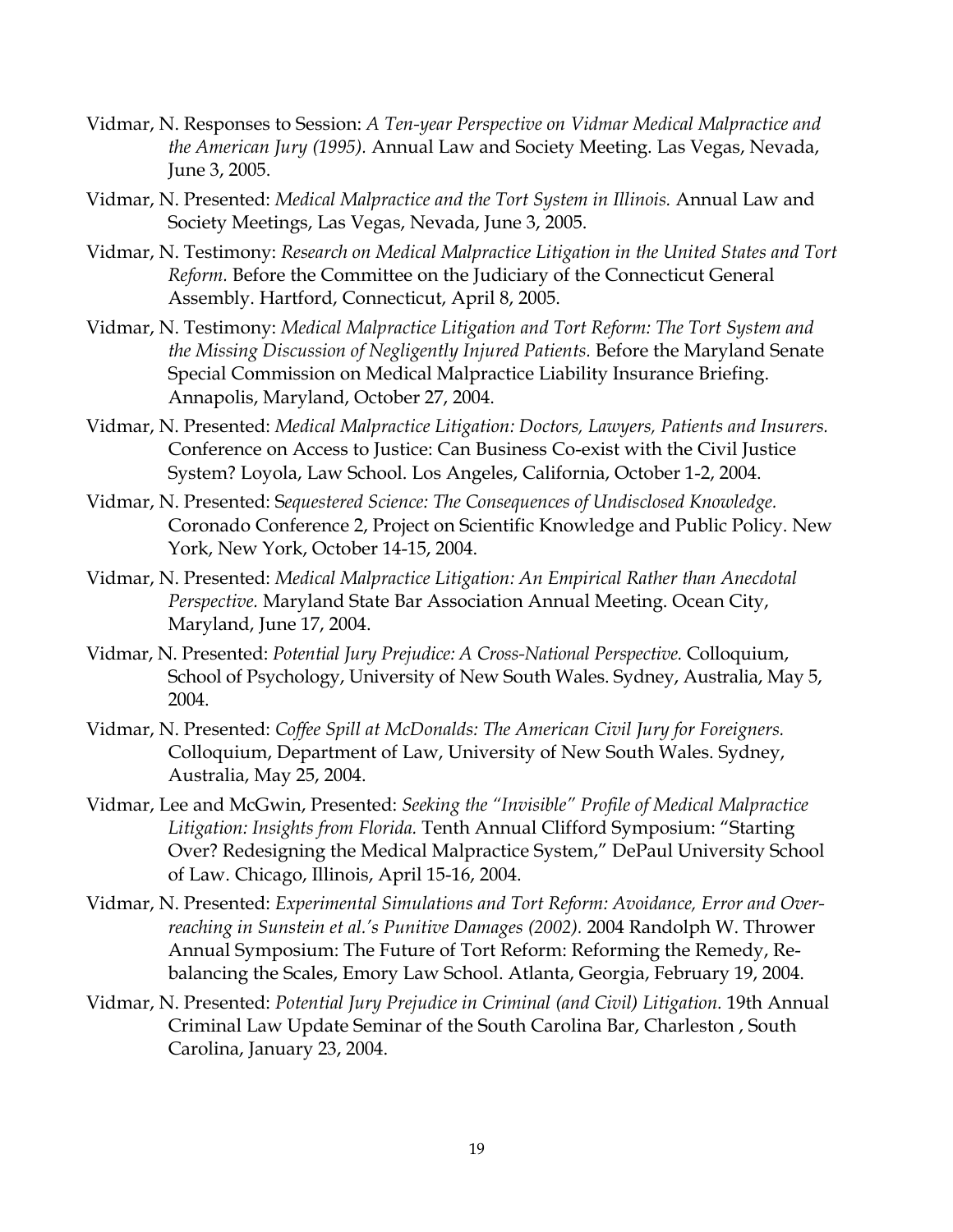- Vidmar, N. Testimony: *Tort reform and medical malpractice.* North Carolina House Blue Ribbon Task Force on Medical Malpractice. Raleigh, North Carolina, January 7, 2004.
- Vidmar, N. Presented. *Research meeting on Implications of Daubert in Practice.* Sponsored by Tellus Institute. Washington, DC November 20, 2003.
- Vidmar, N. Participant/commentator, *Conference on Jury Ethics: Juror Conduct and Jury Dynamics.* John Jay College of Criminal Justice. New York, New York, September 12–13, 2003.
- Vidmar, N. Panelist, (with Steve Penrod) *Sources of Variability in the Relations between Pretrial Publicity and Pre-trial Bias.* International Interdisciplinary Conference on Psychology and Law. Edinburgh, Scotland, July 7-12, 2003.
- Vidmar, N. Panelist. *Application of Jury Research: A Debate on the Selection of Research Questions and Methods.* International Interdisciplinary Conference on Psychology and Law. Edinburgh, Scotland, July 7-12, 2003.
- Vidmar, N. Presented: *Medical Malpractice Litigation in North Carolina.* North Carolina Senate Select Committee on Insurance and Civil Justice. Raleigh, North Carolina, May 13, 2003.
- Vidmar, N. Expert Evidence: *The Adversary System and the Jury.* The Coronado Conference on Scientific Evidence and Public Policy. San Diego, California, March 13-14, 2003.
- Vidmar and Brown, Presented: *Tort Reform and the Medical Malpractice Crisis in Mississippi: Diagnosing the Disease and Prescribing a Remedy.* Symposium on Tort Reform, Mississippi College of Law. Jackson, Mississippi, November 15, 2002.
- Vidmar, N. Presented: *Medical Malpractice and the Tort System.* Governor's Select Task Force on Healthcare Professional Liability Insurance, University of Miami Medical Center. Miami, Florida. November 4, 2002.
- Vidmar, N. Panelist: *Something New Under the Sun: Innovations in Civil Jury Trials.* Annual Meeting of the American Bar Association. Washington, DC August 11, 2002.
- Vidmar, N. Organizer/Panelist: *Studying Real Juries—The Arizona Civil Jury Videotaping Project.* Annual Law and Society Association Meetings. Vancouver, BC, Canada, May 30-June 1, 2002.
- Vidmar, N. Organizer/Panelist: *Jury Trials in Inuit and Other Aboriginal Communities: Conversations with a Canadian Judge.* Annual Law and Society Association Meetings. Vancouver, BC, Canada, May 30-June1 2002.
- Vidmar, N. Organizer/Panelist: *The Arizona Jury Project.* Presented at the American Psychology and Law Society Bi-Annual Meeting. Austin, Texas, March 9, 2002.
- Vidmar, N. Panelist: *Symposium on the Criminal Jury.* St. Louis University School of Law. St. Louis, Missouri, February 8, 2002.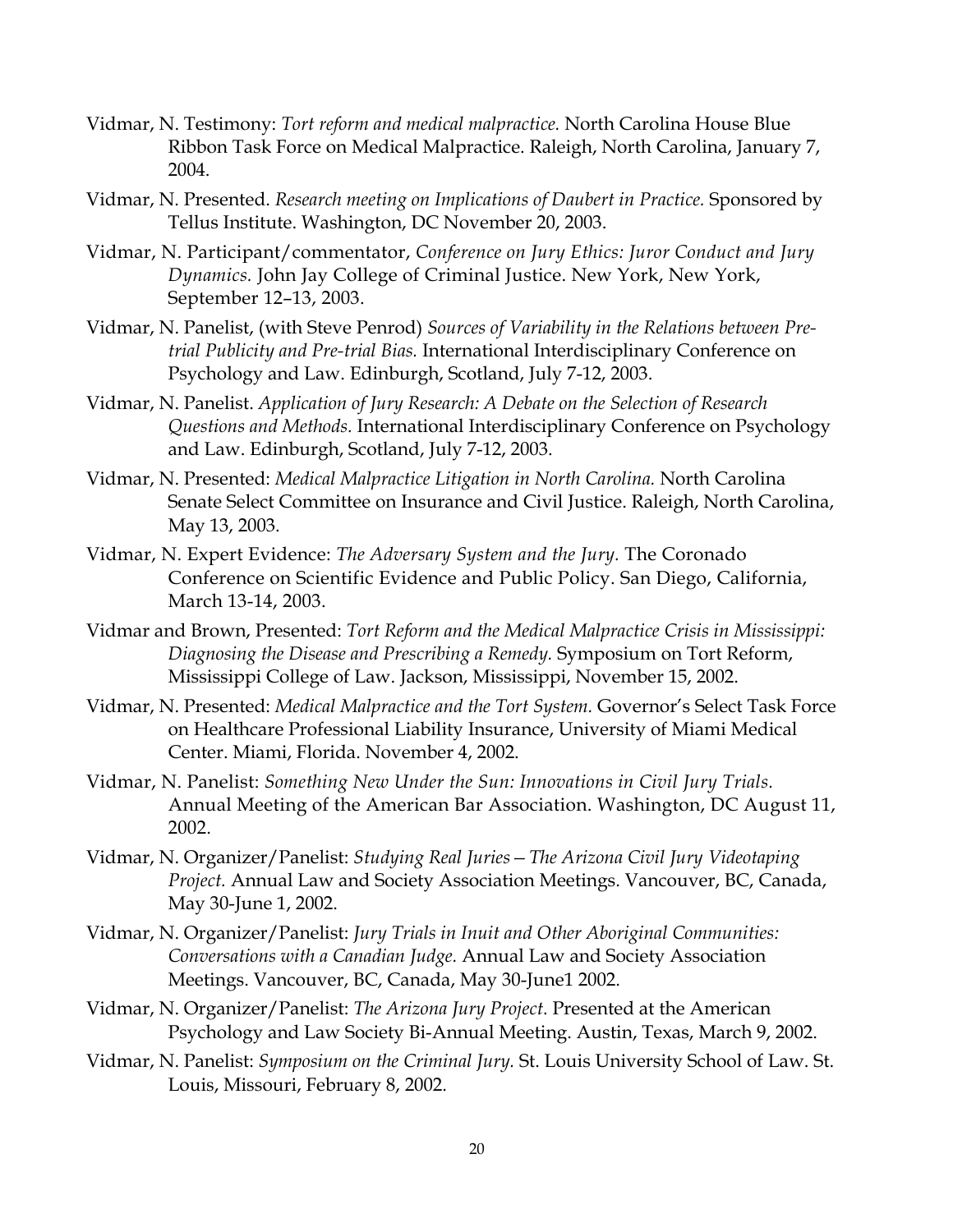- Vidmar, N. Participant: *Juries, Judges and Civil Justice.* Roscoe Pound Institute's 2001 Forum for State Court Judges. Montreal, QC, Canada, July 14, 2001.
- Vidmar, N. Presented: *Lay Participation in the Administration of Justice in the Commonwealth of Nations.* Law and Society Association Meetings. Budapest, Hungary, July 5, 2001.
- Vidmar, N. Keynote Speaker: *Pre-trial and Mid-trial Prejudice.* American Society of Trial Consultants. Williamsburg, Virginia, June 2, 2001.
- Vidmar and Rose, Participants: *Punitive Damages: In Terrorrum and In Reality.* Conference: Reforming Punitive Damages. Harvard Law School. Cambridge, Massachusetts, March 13, 2001.
- Diamond and Vidmar, Participants. *Jury Room Ruminations on Missing Evidence.* Conference on New Perspectives on Evidence. University of Virginia School of Law. Charlottesville, Virginia, February 23-24, 2001.
- Vidmar, N. Lecture: *World Jury Systems.* Jury Summit 2001 conference sponsored by New York State Unified Court System and National Center for State Courts, New York, New York, January 31-February 3, 2001.
- Vidmar, N. Presentation: *Problems of Jury Bias, Jury Selection, Jury Competence: A Cross-National Perspective.* New Zealand Ministry of Justice. Wellington, New Zealand, November 22, 2000.
- Vidmar, N. Presentation: *Problems of Jury Bias, Jury Selection, Jury Competence: A Cross-National Perspective.* Victoria University of Wellington. Wellington, New Zealand, November 21, 2000.
- Vidmar, N. Presentation: *Problems of Jury Bias, Jury Selection, Jury Competence: A Cross-National Perspective.* University of Auckland School of Law and New Zealand Legal Research Foundation. Auckland, New Zealand, November 7, 2000.
- Vidmar and Diamond, Participants: *Juries and Expert Evidence*. The Jury in the Twenty-first Century: An Interdisciplinary Conference. Brooklyn Law School. Brooklyn, New York, October 6, 2000.
- Vidmar, N. Participant: *Assessing Civil Jury Reforms in Arizona.* Annual Conference of Chief Justices of State Supreme Courts and State Supreme Court Administrators. Rapid City, South Dakota, July 31, 2000.
- Vidmar, N. Participant: *Performance of the American Civil Jury.* Bench Bar Conference of the Supreme Court of Delaware. Wilmington, Delaware, June 7, 2000.
- Vidmar, N. and Mary Rose. Participants: *Product Liability Awards and Post-Verdict Adjustment of Those Awards.* Law and Society Association, Miami Beach, Florida, May 28, 2000.
- Joseph Sanders, Shari Diamond and Neil Vidmar, Participants: *Trial Lawyers' Perceptions of Science.* Law and Society Association. Miami Beach, Florida, May 28, 2000.
- Vidmar, N. Presented: *Judging Social Science.* Judging Science Program, Duke University. Durham, North Carolina, May 25, 2000.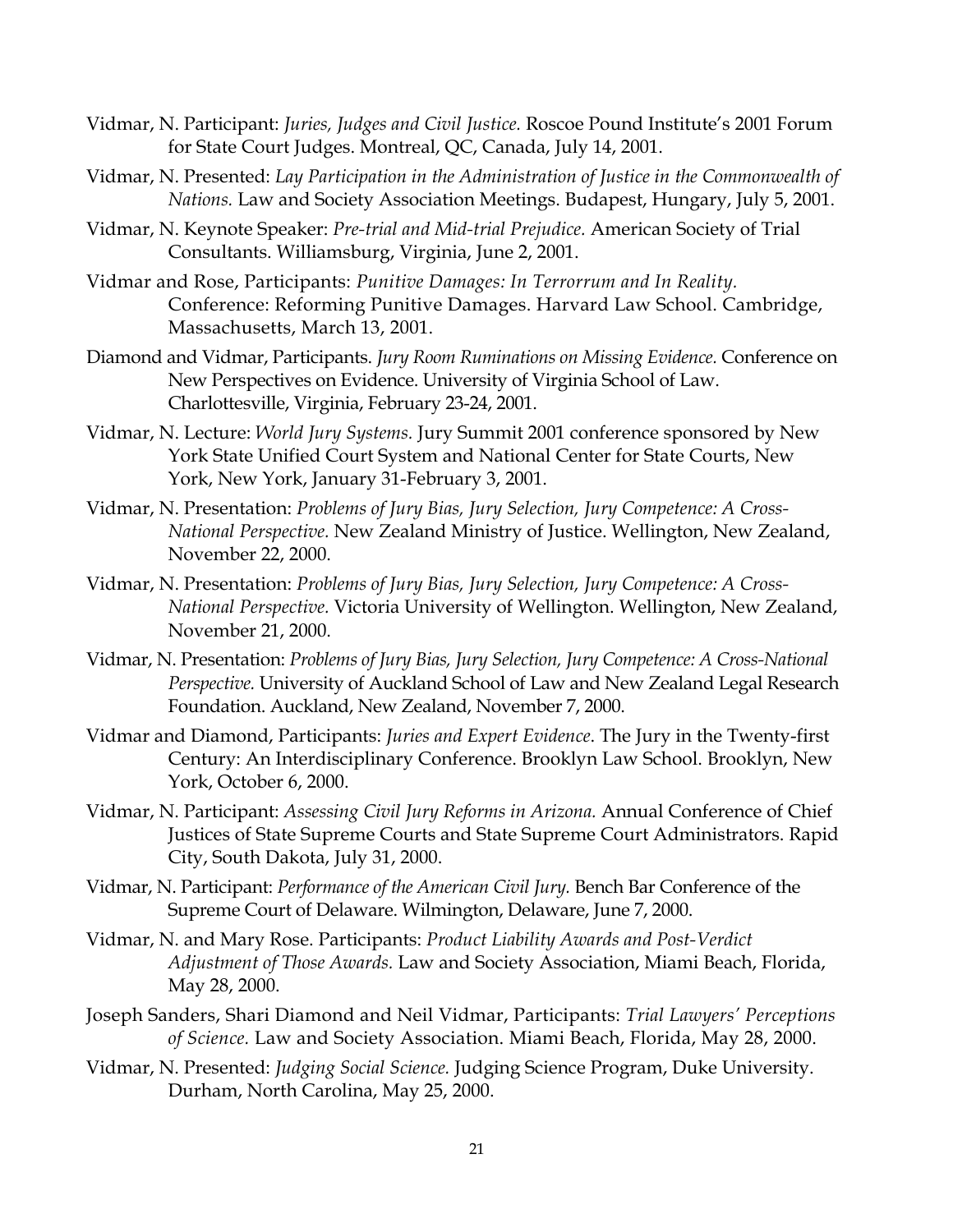- Vidmar and Diamond, Presented: *Preliminary findings of the Pima County civil jury project,* Continuing Legal Education Course, Tucson, Arizona, April 24, 2000.
- Vidmar, N. Presented: *The "Scandalized" American jury.* Grant Sawyer Center for Justice Studies. Reno, Nevada, April 20, 2000.
- Vidmar, N. Presented: *Jury systems around the world: a comparative perspective.* Grant Sawyer Center for Justice Studies, Reno, Nevada, April 20, 2000.
- Vidmar, N. Presented: *Procedural Justice and Pro Se Claimants in Dalkon Shield Trust Resolution Hearings*.
- Vidmar, N. Presented: *Retribution in Law and Life.* Colloquium, University of California Law School. Los Angeles, California, December 3, 1999.
- Vidmar, N. Instructor: *The Performance and functioning of juries in medical malpractice cases.* ALI and ABA Course: Litigating Medical Malpractice Claims. San Francisco, California, November 11-13, 1999.
- Vidmar, N. Lecture: *Evaluating scientific expert evidence.* Invited lecture, Supreme Court of British Columbia Education Seminar. Vancouver, BC Canada, November 5, 1999. Also posted on the Judicial Affairs Information Network (JAIN) and Provincial Judges Net (PJPNet)].
- Vidmar, N. Presented: *Witnesses in Adversary versus Inquisitorial modes of criminal procedure.* International Conference on Psychology and Law. Dublin, Ireland, July 6-9, 1999.
- Vidmar, N. Panel Chair: *Designating evidence as science, technical or specialized knowledge*. International Conference on Psychology and Law. Dublin, Ireland, July 6-9, 1999.
- Vidmar, N. Presented: *Civil jury verdicts v. judgments and other post-verdict adjustments.* International Conference on Psychology and Law. Dublin, Ireland July 6-9, 1999.
- Vidmar, N. Presented: *The Canadian Jury System: Attempting to Balance Conflicting Goals and Seek Legitimacy in a Complicated World*. Lay Participation in the Criminal Trial in the 21st Century Conference, International Institute of Higher Studies in Criminal Sciences. Siricusa, Italy, May 26-29, 1999.
- Vidmar, N. Presented: *Expert Evidence and the Jury: An Overview*. National Conference on Science and Law, Sponsored by National Institute of Justice and other institutions. San Diego, California, April 15-16, 1999.
- Vidmar, N. Lecture: *Roberta Williams Lecture.* Psychology and Law Program. University of Nebraska. Lincoln, Nebraska, March 8, 1999.
- Vidmar, N. Presented: *Pretrial Prejudice: A Comparative Perspective on Common Law Jury Systems.* School of Law, University of Nebraska. Lincoln, Nebraska, March 8, 1999.
- Vidmar, N. Panelist: *Research Examining Scientific Evidence: Daubert and Beyond.* Annual Meeting, Law and Society Association. Aspen, Colorado, June 4-7, 1998.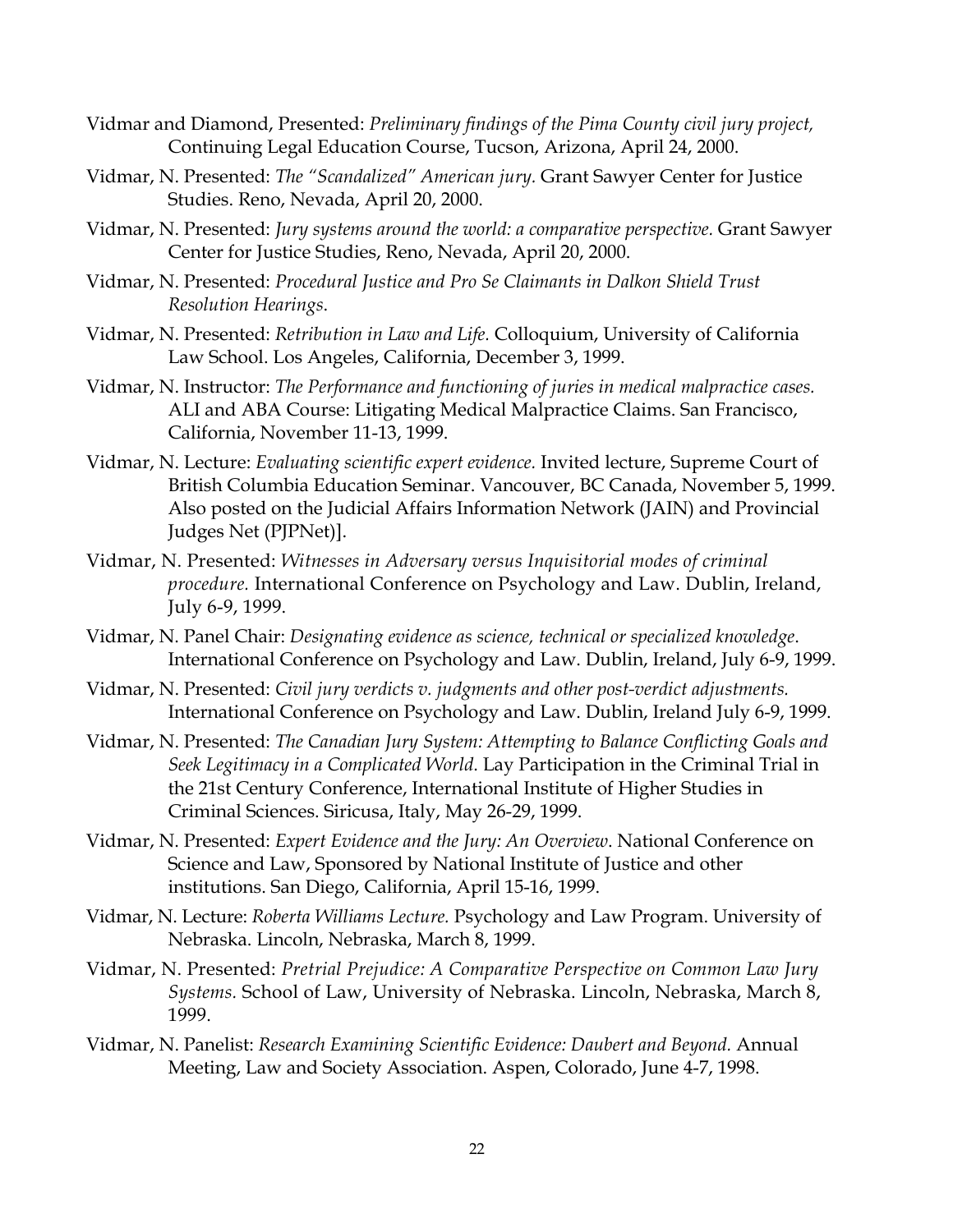- Vidmar, N. Panelist: *Lay Participation in Courts.* Annual Meeting, Law and Society Association. Aspen, Colorado, June 4-7, 1998.
- Vidmar, N. Workshop Participant: *Teaching Judges About Science.* Planning Conference, National Judicial College. Reno, Nevada. April 7-8, 1998.
- Vidmar, N. Presented: *The Performance of the American Civil Jury: An Empirical Perspective.* Courts on Trial Conference, University of Arizona College of Law. Tucson, Arizona, April 17-18, 1998.
- Vidmar, Gross and Rose, Presented: *Jury Awards in Medical Malpractice: A profile of Awards, Proportions for General Damages, and Post-Verdict Adjustments.* Fourth Annual Clifford Symposium on Tort Law and Public Policy, DePaul University College of Law. Chicago, Illinois, April 3-4, 1998.
- Vidmar, N. Presented: *Peremptory Challenges*. Jury Reform: Making Juries Work Symposium, University of Michigan Journal of Law Reform. Ann Arbor, Michigan, March 20-21, 1998.
- Vidmar, N. Presented: *Retribution, Revenge and Aggression.* Annual Meeting of the Law and Society Association. St. Louis, Missouri, May 29, 1997.
- Vidmar, N. *Gaps, Maps, Socio-legal Scholarship and the Tort Reform Debate: Medical Malpractice Litigation.* Social Science, Legal Scholarship and the Law: A Symposium in Honor of Stanton Wheeler, Yale Law School. New Haven, Connecticut, April 11-12, 1997.
- Vidmar, N. Response to keynote address and panelist: *Arbiters or Arbitrary? Redefining the Role of the Jury.* Cornell Journal of Law and Public Policy Symposium, Cornell Law School. Ithaca, New York, March 7-8, 1997.
- Vidmar, N. Presented: *Medical malpractice, frivolous litigation, jury verdicts, and settlement.* Georgetown University Law Center. Washington, DC, February 5, 1997.
- Vidmar, N. Presented: *Empirical research on the Jury.* Improving Jury Selection and Juror Comprehension Workshop, Co-sponsored by the Federal Judicial Center and the NYU Institute of Judicial Administration. New York University School of Law. New York, New York, December 11-13, 1996.
- Vidmar, N. Presented: *A comparative perspective on the Canadian criminal jury.* Law and Society Association Annual Meeting. Glasgow, Scotland, July 13, 1996.
- Vidmar, N. Presented: *Claims about medical malpractice in Illinois' tort reform amendments (1995): a reality check.* Law and Society Association Annual Meeting. Glasgow, Scotland, July 11, 1996.
- Vidmar, N. Presented: *Generic prejudice and the presumption of guilt in sex abuse trials: some data from Canada.* Law and Society Association Annual Meeting. Glasgow, Scotland, July 10, 1996.
- Vidmar, N. Presented: *Understanding Social Science Evidence.* Nova Scotia Judicial Education Seminar of the National Judicial Institute. Halifax, NS, Canada, June 6, 1996.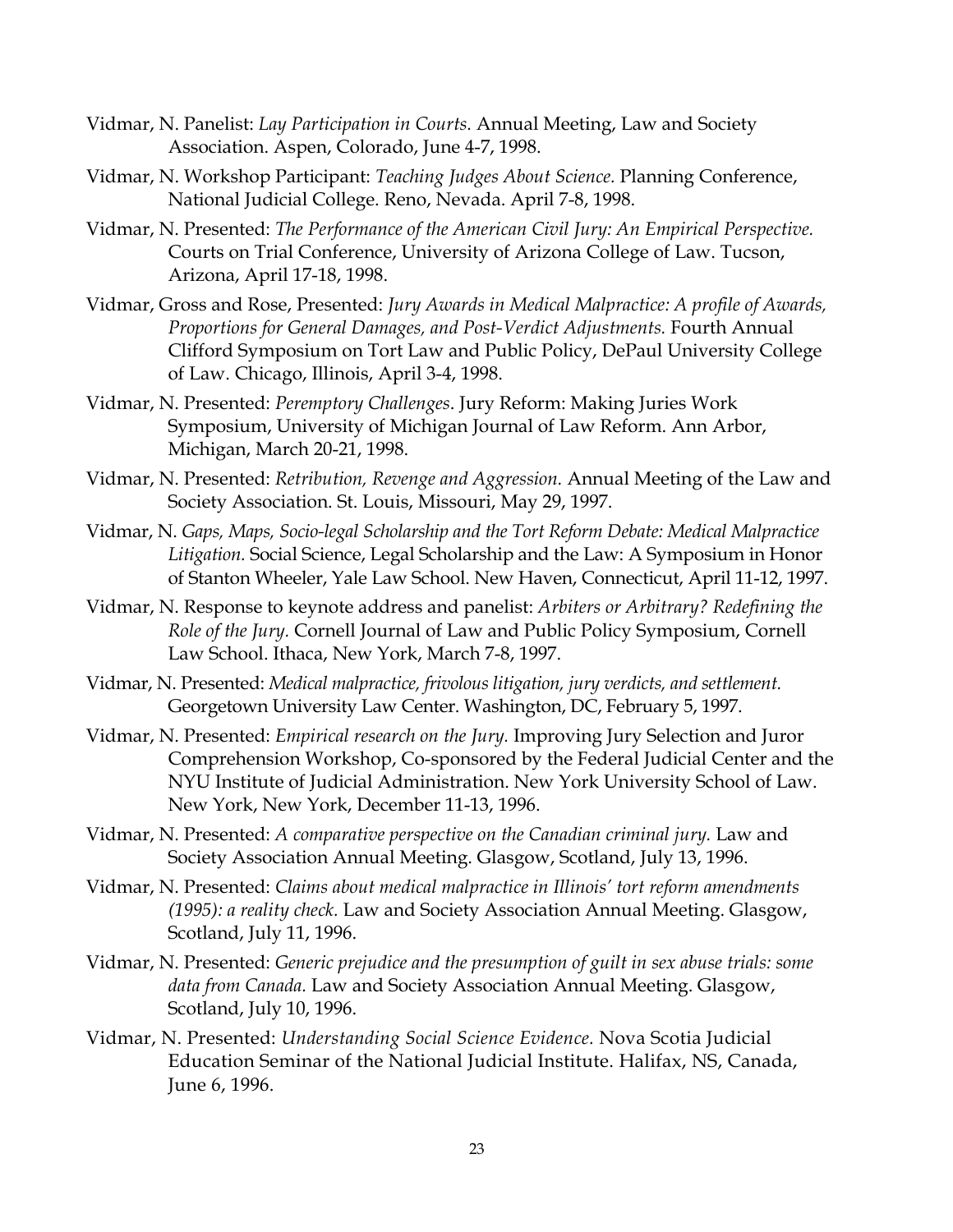- Vidmar, N. Presented: *Survey Evidence.* Judging Science Workshop, Duke Law School. Durham, North Carolina, May 24, 1996.
- Vidmar, N. Presented: *Survey Evidence.* Judging Science Conference, Texas Center for the State Judiciary. Dallas, Texas, May 16, 1996.
- Vidmar, N. Moderator/Participant: *Planning meeting on terrorism, hate crime, and antigovernmental violence.* Committee on Law and Justice: National Academy of Sciences and National Research Council. Washington, DC, March 20, 1996.
- Vidmar, N. Presented: *Symposium on Empirical Research on the Tort System.* National Press Club; at U.S. Capitol briefing of legislative aids. Washington, DC, March 12, 1996.
- Vidmar, N. Participant: *Forum: Juries, Justice and the Media - After O. J.* Annenberg Washington Program. Washington, DC, January 23, 1996.
- Vidmar, N. Presented: *Empirical Research on Juries: A Very Critical Perspective.* "The Role of the Jury in a Democratic Society Conference, Georgetown University Law Center. Washington, DC, October 28, 1995.
- Vidmar, N. Presented: *Medical Malpractice Litigation,"* Conference on Consumers in the Civil Justice System, Suffolk University Law School. Boston, Massachusetts, October 20, 1995.
- Vidmar, N. Participant: *Planning Conference on Scientific Experts*. Duke University, Private Adjudication Center. Durham, North Carolina, September 15-16, 1995.
- Vidmar, N. Presented: *Six versus Twelve and All versus Some: Considerations in Changes to The Jury System.* Commission for the Future of Justice and the Courts in North Carolina, Pinehurst, North Carolina, September 14, 1995.
- Vidmar, N. Faculty Presentation: *Judging Psychological Predictions.* The Intensive Study Program, 1995 of the National Judicial Institute. Cornwall, ON, Canada, May 9, 1995.
- Vidmar, N. Testimony: *Common Product and Legal Reform Act of 1995.* Hearing on the Costs of the Legal System, Subcommittee on Administrative Oversight and the Courts of the Committee of the Judiciary, United States Senate. Washington, DC, May 2, 1995.
- Vidmar, N. Presented: *Medical Malpractice and The American Jury.* Colloquium, DePaul University School of Law. Chicago, Illinois, March 15, 1995.
- Vidmar, N. Panelist: *Jury Selection in the Post-Parks era.* Criminal Lawyers Association of Ontario, Canada. Toronto, ON, Canada, November11-13, 1994.
- Vidmar, N. Panelist: *Law, State and Society in India.* Symposium, North Carolina State University. Raleigh, North Carolina, October 29-30, 1994.
- Vidmar, N. Participant: *Medical Malpractice Juries and the Tort Reform Debate.* Colloquium, Department of Psychology and the Woodrow Wilson School of Public and International Affairs, Princeton University. Princeton, New Jersey, September 16, 1994.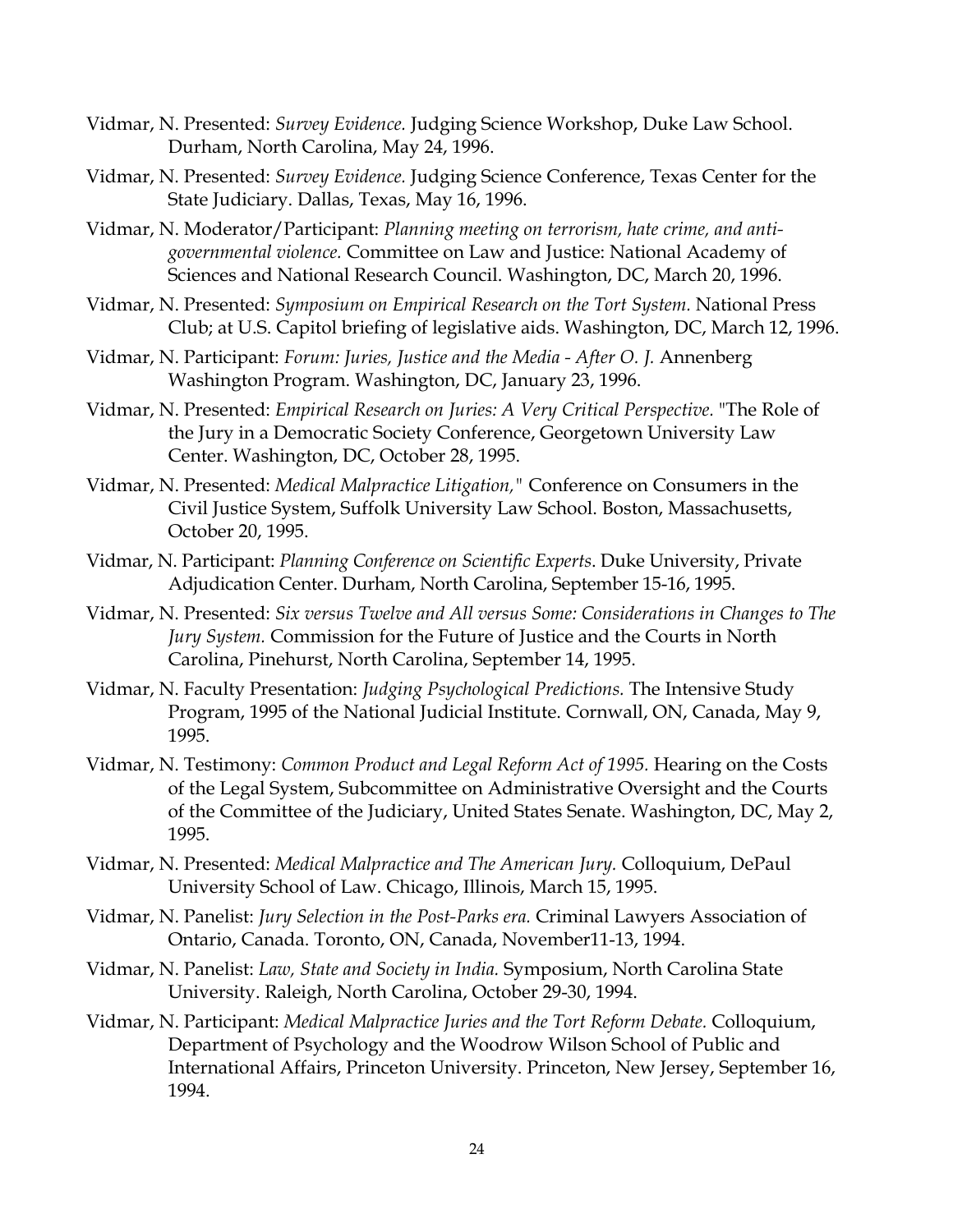- Vidmar and Landau, Presented: *How do juries and legal professionals treat corporate and individual defendants?* Law and Society Association. Phoenix, Arizona, June 15-19, 1994.
- Vidmar, N. Panelist: *Gender, Voice and Legal Consciousness.* Law and Society Association. Phoenix Arizona, June 15-19. 1994.
- Vidmar, N. Lecturer: *Judging Psychological Predictions.* National Judicial Institute, Canada: Intensive Study Program. Cornwall, ON, Canada, May 9, 1994.
- Vidmar, N. Panelist: *Cross-examining the Sex Abuse Expert*. Criminal Lawyers Association, Ontario. Toronto, ON, Canada, April 9, 1994.
- Vidmar, N. Organizer and Presented: *Are They Competent? New Research on Major Issues Involving Contemporary Criminal and Civil Juries.* American Psychology and Law Association Symposium. Santa Fe, New Mexico, March 10-12, 1994.
- Vidmar, N. Panelist: *The Impact of Science and Technology on the Courts.* Emory University Law School. Atlanta, Georgia, February 24, 1994.
- Vidmar, N. Panelist: *Human Memory and Sex Abuse Cases: The Misuse and Abuse of Science.* Criminal Lawyers Associations Conference. Toronto, ON, Canada, November 5- 7, 1993.
- Vidmar, N. Presented: *How Many Words for a Camel? A Commentary on Judicial Evaluation of Social Science Evidence.* Canadian Institute for the Administration of Justice Conference: Filtering and Analyzing Evidence in an Age of Diversity. Vancouver, ON, Canada, October 13-16, 1993.
- Vidmar, N. Participant: *Broadening the Tort Liability Debate: Toward a Research Agenda.* Conference sponsored by NSF and Rand Corporation: Santa Monica, California, October 10-12, 1993.
- Vidmar, N. Presented: *Juries and The "Deep Pockets" Hypothesis in Medical Malpractice.* Annual Meeting of the Law and Society Association. Chicago, Illinois May 26-30, 1993.
- Fischer, Vidmar, and Ellis, Presented: *The Culture of Battering and the Role of Mediation in Domestic Violence Cases.* Annual Meeting of the Law and Society Association. Chicago, Illinois, May 26-30, 1993.
- Vidmar, N. Faculty Presentation: *Juries and Alternative Dispute Resolution in Medical Malpractice.* Fourth Annual Risk Management Symposium, East Carolina School of Medicine. Greenville, North Carolina, March 17, 1993.
- Vidmar, N. Round Table Participant: *The Courtroom and Public Culture,* Duke University Department of History. Durham, North Carolina, November 13-14, 1992.
- Vidmar, N. Lecturer: *Juries and Medical Negligence.* University of North Carolina School of Law. Chapel Hill, North Carolina, November 12, 1992.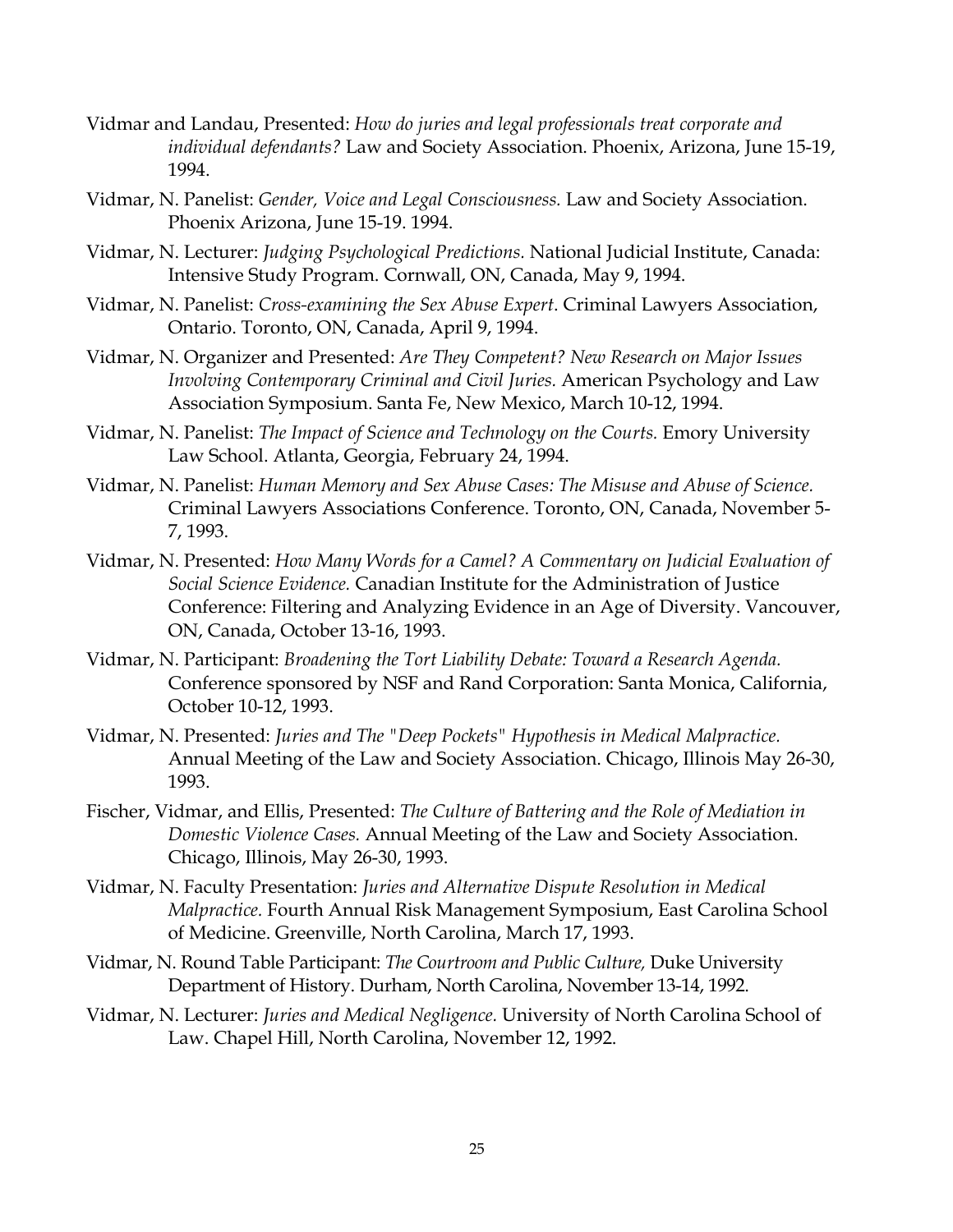- Vidmar, N., Bogart, W.A. and Kritzer, H. Presented: *Complaining and Compensation Seeking in Three Modern Cultures.* International Congress of Psychology. Brussels, Belgium, July 20, 1992.
- Vidmar, N. Presented: *Procedural Justice and Alternative Dispute Resolution.* Conference on Procedural Justice, International Institute for the Sociology of Law. Onati, Spain, June 8-11, 1992.
- Vidmar, N. Round Table Discussion Participant: *Methodological Approaches to Jury Research.* Law and Society Association. Philadelphia, Pennsylvania, May 30, 1992.
- Vidmar, N., Rice, J. and Ellis, R. Presented: *Jury Determined Settlements and Alternative Dispute Resolution.* Law and Society Association Meeting. Philadelphia, Pennsylvania, May 29, 1992.
- Vidmar, N. Faculty Member: Second Annual Conference on Resolving Commercial Disputes Without Trial, School of Law, University of Texas at Austin. Houston, Texas, March 28-29, 1992.
- Vidmar, N. Presented: *Medical malpractice litigation: Jury awards for non-economic damages*. American Psychology-Law Society Biennial Meeting. San Diego, California, March 1992.
- Ogloff, J.R. P., Vidmar, N. and Green, J.D. Presented: *The impact of pretrial publicity on jurors: a study to compare the relative effect of print and video pretrial publicity.* American Psychology-Law Society Biennial Meeting. San Diego, California, March 1992.
- Kritzer, H., Vidmar, N., Bogart, W. and Zahorik, K. Presented: *Legal Mobilization in Canada and the United States: Consumer Problems in North America*. Presented at the Midwest Political Science Association. Chicago, Illinois, April 18-20, 1991.
- Rice, J. A. and Vidmar, N. Presented: *Assessing Non-economic Damages: Lawyers versus Laypersons.* Annual Law and Society Meeting. Amsterdam, Netherlands, June 26- 29, 1991.
- Kritzer, A., Vidmar, N. and Bogart, W. Presented: *Context, Context, Context: Claiming Behavior in Two Countries.* Annual Law and Society Meeting. Amsterdam, Netherlands, June 26-29, 1991.
- Vidmar, N. Participant: *Towards a Research Agenda for the 1990's and Beyond.* Conference on Civil Discovery, Federal Judicial Center. Washington, DC, September 20, 1991.
- Kritzer, H., Vidmar, N. and Bogart, W.A. Presented: *The genesis of discrimination litigation: Comparing Canada and the United States.* Southern Political Science Association. Atlanta, Georgia, November 8-10, 1990.
- Vidmar, N. Panelist: *The Use of Psychology in the Teaching of Trial Advocacy.* ABA Conference on Trial Advocacy Training in the '90s. Chicago, Illinois, October 26-27, 1990.
- Bogart, W.A. and Vidmar, N. Presented: *Independent Paralegals in Ontario.* Annual Law and Society Meeting. Berkeley, California, June 1990.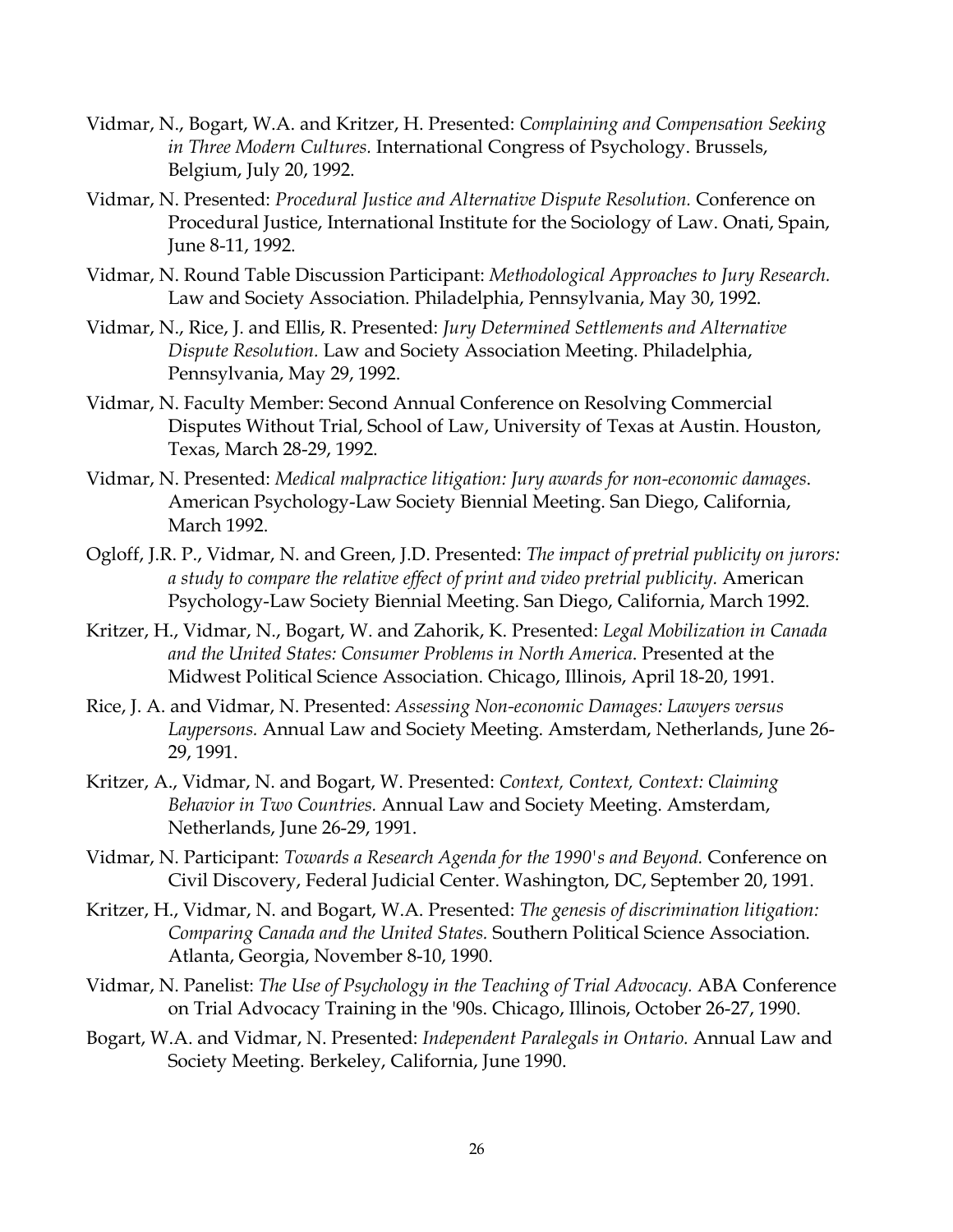- Kritzer, H., Bogart, W.A. and Vidmar, N. Presented: *The Aftermath of Injury: Compensation Seeking in Canada and the United States.* Annual Law and Society Association Meeting. Berkeley, California, June 1990.
- Vidmar, N. Panelist: *Empirical Research on Juries.* Ad Hoc Committee of the National Science Foundation. Washington, DC, May 12, 1990.
- Vidmar, N. Panelist: *Juries and Pre-Trial Prejudices.* Northwestern University, Annenberg Washington Conference on Juries and Prejudice. Washington, DC May 11, 1990.
- Vidmar, N. Presented: *An Update on the Jury.* Judicial Administration Program, University of Nevada-Reno. Reno, Nevada, January 18, 1990.
- Vidmar, N. Presented: *An Empirical Profile of Punitive Damages in Ontario.* International Symposium on Remedies, University of Windsor Law School. Windsor, ON, Canada, October 1989.
- Vidmar, N. Presented: *The Role of the Jury in Medical Malpractice Cases in North Carolina*. Conference on Medical Malpractice, Duke University. Durham, North Carolina, September 15, 1989.
- Vidmar, N. and Donnelly, L. Presented: *Implementation of the North Carolina Pre-Trial Management Statute.* Conference on Medical Malpractice, Duke University. Durham, North Carolina, September 15, 1989.
- Metzloff, T. and Vidmar, N. Presented: *The Dynamics of Litigation Settlement in Medical Malpractice.* Annual Law and Society Meeting. Madison, Wisconsin, June 9, 1989.
- Vidmar, N. Presented: *Claim Making and Outcomes in Ontario.* Annual Law and Society Meeting. Madison, Wisconsin, June 9, 1989.
- Vidmar, N. Presented: *An Empirical Perspective on Procedure in Medical Malpractice Cases.* Kellog Center for Dispute Resolution and Program on Social Science and Law, Northwestern University. Evanston, Illinois, May 5, 1989.
- Vidmar, N. Presented: *Integrating Social Science*. Transforming the Law School Curriculum Conference, Osgoode Hall Law School. Toronto, ON, Canada, April 6, 1989.
- Vidmar, N. Panelist: *Can They Prosper in Law School?* Can Social Scientists Survive in Law School? Panel, Social Science and Law Section, Association of American Law Schools. New Orleans, Louisiana, January 7-9, 1989.
- Vidmar, N. and Bogart, W. A. Presented: *Access to Justice in Canada.* Institute for Legal Studies, University of Wisconsin. Madison, Wisconsin, December 2, 1988.
- Bogart, W.A. and Vidmar, N. Presented: *Problems and Experience with the Ontario Civil Justice System.* Ontario Ministry of the Attorney General, Conference on Access to Justice, Toronto, June 20-22, 1988.
- Vidmar, N. Invited Speaker: *Jury Decision-making.* Cleveland-Marshall College of Law. Cleveland, Ohio, November 2, 1987.
- Vidmar, N. Conference Consultant: *Legal Education and Work in a Changing Society.* University of Windsor Law School. Windsor, ON, Canada, September 9, 1987.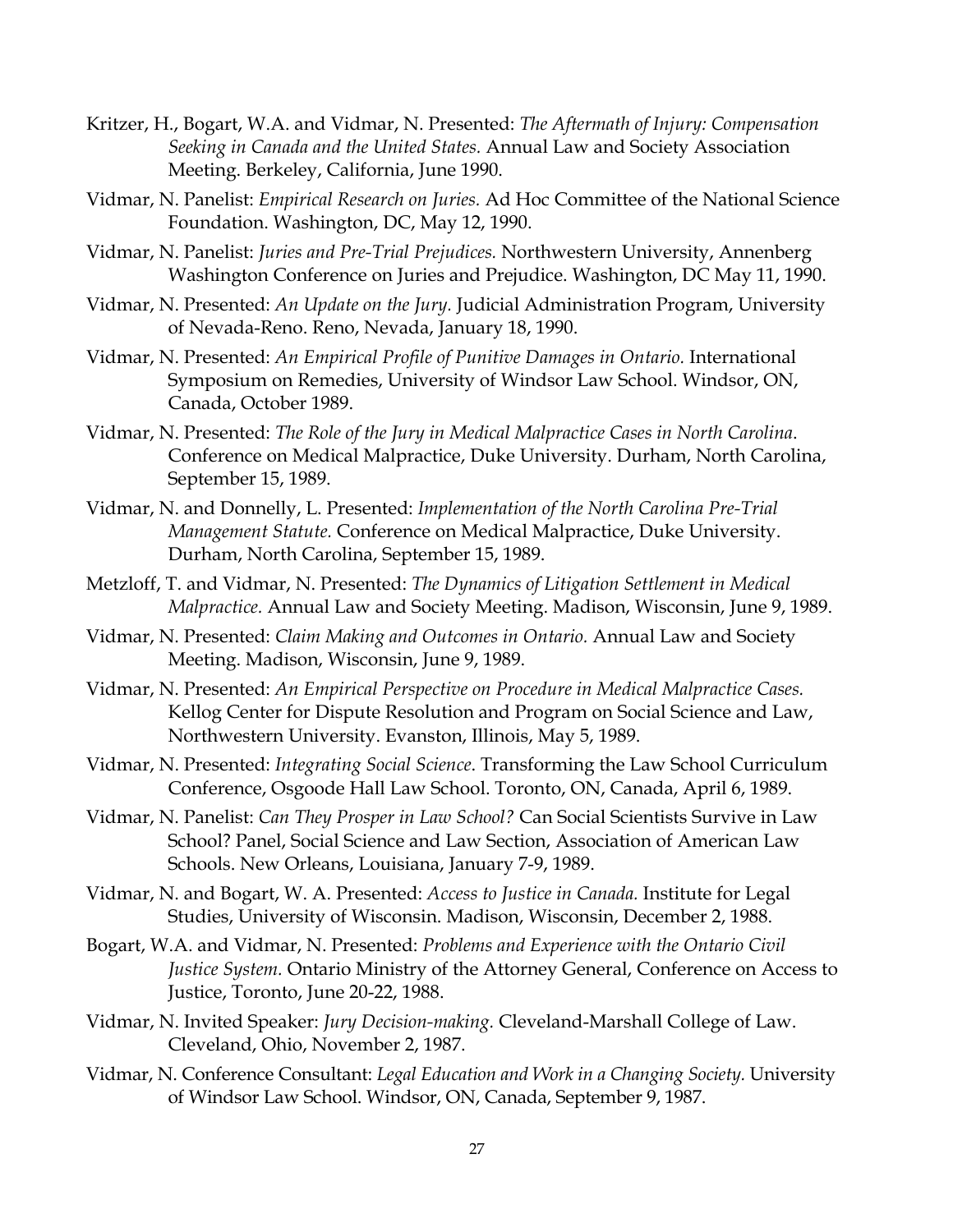- Schuller, R. and Vidmar, N. Presented: *Determinants of Procedural Choice.* Annual Meeting, Canadian Psychological Association. Vancouver, BC, Canada June 18- 21, 1987.
- Vidmar, N. and Schuller, R. Presented: *Individual differences and the pursuit of legal rights: A preliminary inquiry.* Law and Society Association Meeting. Washington, DC, June 11, 1987.
- Vidmar, N. Presented: *On libel and civil juries.* Law and Society Association Meeting, June 10-14, 1987.
- Vidmar, N. Presented: *Conceptualizing the data problem in medical malpractice cases.* Developing Information Bases for Medical Malpractice Claims Studies Conference, Duke University. Durham, North Carolina, May 29, 1987.
- Vidmar, N. Presented: *Understanding dispute resolution: An empirical approach to problems of law.* Theoria Seminar of Windsor Law School, Windsor, ON, Canada, April, 1987.
- Vidmar, N. Presentation: *Social science and juries in Canada.* Canadian Criminal Lawyers' Association, Toronto, ON, Canada, November 1986.
- Vidmar, N. Presented: *A critique of "scientific jury selection."* Litigation Section of the American Bar Association, October, 1986.
- Vidmar, N. Presented: *Claims Consciousness: Individual Differences in the Pursuit of Justice.* Law and Society Association Meeting. Chicago, Illinois, May 28-June 1, 1986.
- Vidmar, N. Presented: *Jury Experts: A Critical Perspective.* Association of American Law Schools. New Orleans, Louisiana, January 6, 1986.
- Vidmar, N. Invited Panelist: *Future directions of procedural justice research*. Procedural Justice Symposium, Law and Society Association. San Diego, California, June 6, 1985.
- Vidmar, N. and Samuels, J. Presented: *Unfair trade practices legislation: A study of compliance, administrative response, and impact.* Law and Society Association, San Diego, California, June 6, 1985.
- Vidmar, N. Presented: *An empirical map of minor dispute behavior in Canada.* Canadian Law and Society Association, Montreal, QC, Canada, May 31, 1985.
- Samuels, J. and Vidmar, N. Presented: *Unfair trade practices legislation: A study of impact.* Canadian Law and Society Association, Montreal, QC, Canada, May 31, 1985.
- Vidmar, N. Presented: *Mediation of small claims disputes.* Conference on Negotiation in Organizations, Duke University. Durham, North Carolina, March 21, 1985.
- Vidmar, N. Presented: *Dispute resolution in a small claims court.* University of Waterloo. Waterloo, ON, Canada, November 1984.
- Saunders, D. and Vidmar, N. Presented: *Liability insurance, judicial admonitions, and the verdicts of mock juries.* Canadian Psychological Association Meeting. Ottawa, ON, Canada, June 1, 1984.
- Vidmar, N. Presented: *Assessing household problems, claims and disputes: A Canadian survey.* Law and Society Association Meeting. Boston, Massachusetts, June 1984.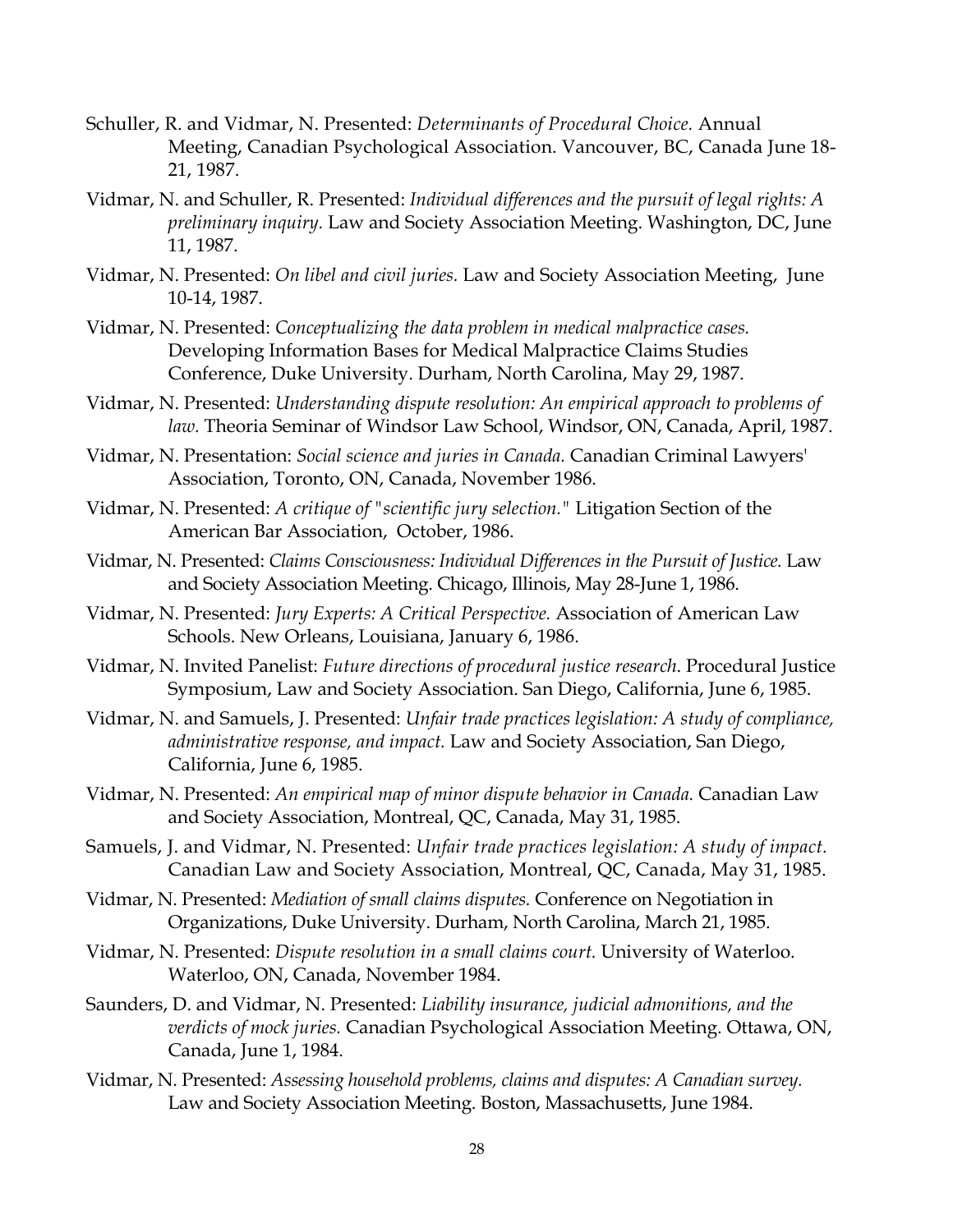- Vidmar, N. Presented: *Some myths about the small claims court.* Department of Psychology, York University. Toronto, ON, Canada, April 1984.
- Vidmar, N. Presented: *The expert witness in court.* Symposium on the Expert Witness, London Psychiatric Hospital. London, ON, Canada November 1983.
- Vidmar, N. Invited Lecturer: *Myth and reality about "everyman's court": An empirical investigation of the small claims process.* American Psychology-Law Society. Chicago, Illinois, October 6, 1983.
- Vidmar, N. Presented: *Recent developments in our understanding of the disputing process.* Psychology-Law Research Center, St. Louis University. St. Louis, Missouri, June 1983.
- Vidmar, N. Presented: *Consumers avoid it; defendants lose--and other myths about the small claims court.* Law and Society Association Meeting. Denver, Colorado, June 2-5, 1983.
- Vidmar, N. Presented: *Jury selection: Two Canadian cases.* Department of Psychology, University of Windsor, Windsor, ON, Canada, March 1983.
- Vidmar, N. Presented: *Jury selection: Two Canadian cases.* Institute for Criminology, University of Toronto. Toronto, ON, Canada, February 1, 1983.
- Vidmar, N. Presented: *Jury selection: Two Canadian cases.* Department of Psychology, University of Guelph. Guelph, ON, Canada, January 1983.
- Vidmar, N. and Short, J. Presented: *Changes in disputant motives and perceptions in a Canadian small claims court*. International Congress on Psychology and Law. Swansea, Wales, July 19-23, 1982.
- Vidmar, N. and Short, J. Presented: *Social psychological aspects of the small claims resolution.* International Conference on Psychology and Law, Swansea, Wales, July 1982.
- Vidmar, N. Presented: *Dispute resolution in a small claims court.* Law and Society Association. Toronto, ON, Canada, June 1982.
- Vidmar, N. Presented: *Alternatives to judges: Referees in a small claims court.* Canadian Psychological Association Symposium. Montreal, QC, Canada, June 11, 1982.
- Vidmar, N. Presented: *A research perspective on evaluation of community mediation.* Institute of Public Affairs, Dalhousie University. Halifax, NS, Canada, June 10, 1982.
- Vidmar, N. Presented: *A limited defense of simulation research.* American Psychology-Law Association Meeting. Boston, Massachusetts, October 16, 1981.
- Vidmar, N. Presented: *Jury selection in Canada.* American Psychology-Law Association Meetings. Boston, Massachusetts, October 15, 1981.
- Saunders, D., Hewitt, E. and Vidmar, N. Presented: *Discredited eyewitness testimony, judicial instructions, and juror decisions.* Canadian Psychological Association. Toronto, ON, Canada, June 1981.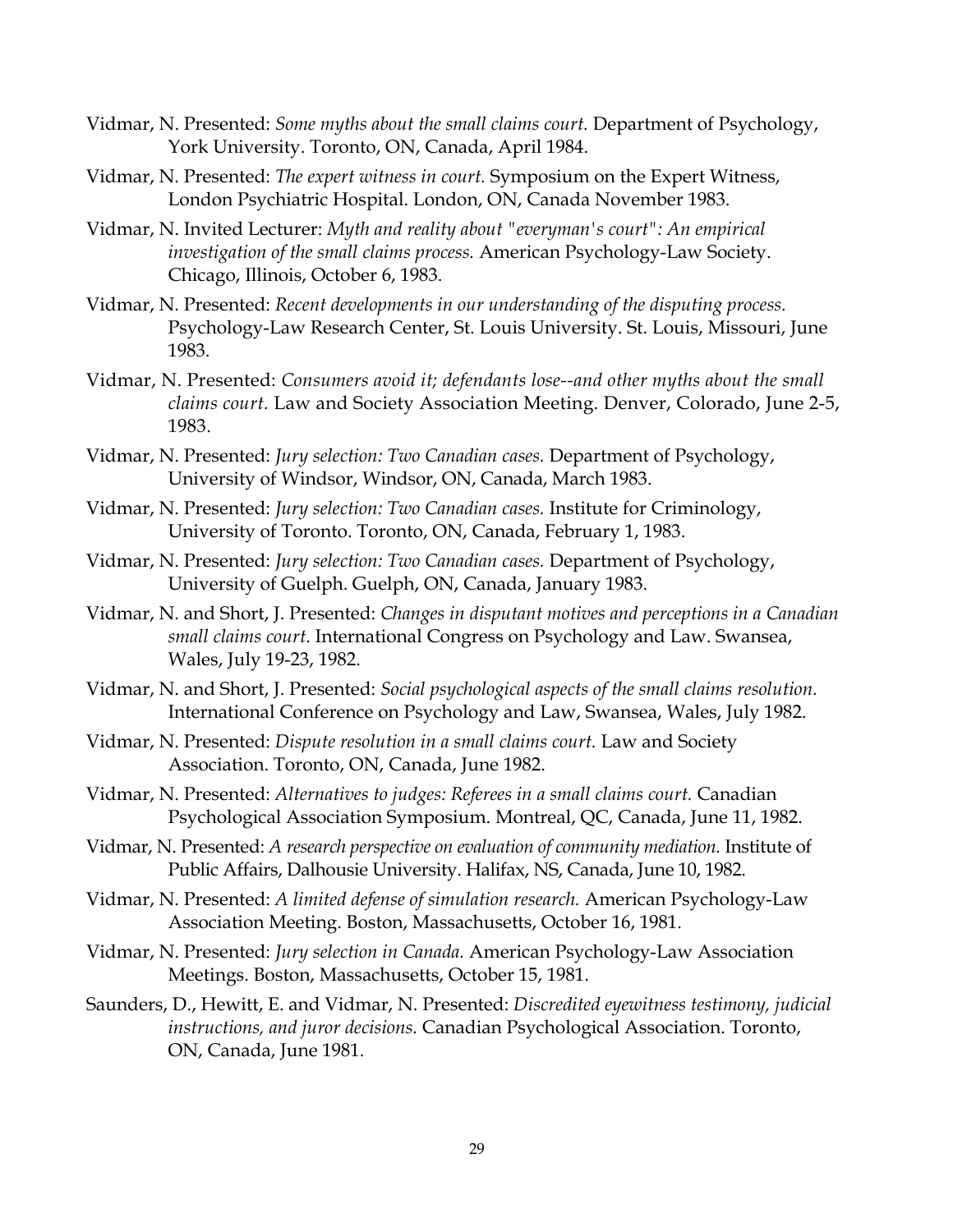- Sheppard, B. and Vidmar, N. Presented: *Comparative procedure: A psychological perspective.* Law and Society Association Meetings, Amherst, Massachusetts, June 1981.
- Saunders, D. and Vidmar, N. Presented: *Discredited eyewitness testimony and mock jury deliberations.* Midwestern Psychological Association. Detroit, Michigan, May 1981.
- Sheppard, B. and Vidmar, N. Presented: *A taxonomy of procedure.* Annual Law and Psychology Conference, Centre for Socio-legal Studies, Oxford University. Oxford, England, April 1981.
- Vidmar, N. Presented: *Legal applications of survey research in the U.S. and Canada.* Law Seminar, University of Osnabruck. Osnabruck, West Germany, July 11, 1980.
- Vidmar, N. and Miller, D. T. Presenters: *Social psychological motives underlying punishment reactions.* XXII International Congress of Psychology. Leipzig, East Germany, July 9, 1980.
- Vidmar, N. Presented: *Social psychological considerations in the development and resolution of small claims disputes.* SSRC Law and Psychology Seminar, Oxford University. Oxford, England, March 25-26, 1980.
- Vidmar, N. Presented: *The transformation of disputes in a small claims court.* Law and Society Association. May 11, 1979.
- Vidmar, N. Presented: *Creating access: Alternative dispute forums, conflict, and justice.*  American Psychological Association Symposium "How the law affects us: Entrapping problems and liberating possibilities." Toronto, ON, Canada, August 28, 1978.
- Vidmar, N. Presented: *Effects of adversary versus non-adversary investigative procedures on testimonial evidence.* Law and Society Association, Minneapolis, Minnesota, May 19, 1978.
- Vidmar, N. Chair: *The role of psychology in the criminal justice system*. Law and Society Association Symposium. Minneapolis, Minnesota, May 18, 1978.
- Vidmar, N. Presented: *Outcome, offense type, and retribution as factors in punishment reactions.* Eastern Psychological Association, Washington, DC, April 30, 1978.
- Vidmar, N. Presented: *Effects of degree of harm and retribution motives on punishment reactions.* Canadian Psychological Association. Vancouver, BC, Canada, June 8, 1977.
- Vidmar, N. Testimony: *Medical Malpractice Litigation.* Field Hearing of Energy and Commerce Committee: Oversight and Investigation Subcommittee of U.S. House of Representatives. Langhorne Pennsylvania, February 10, 2003.
- Sarat, A. and Vidmar, N. Presented: *Knowledge, retribution, and death penalty attitudes: a survey experiment.* Eastern Psychological Association. New York, New York, April 22-24, 1976.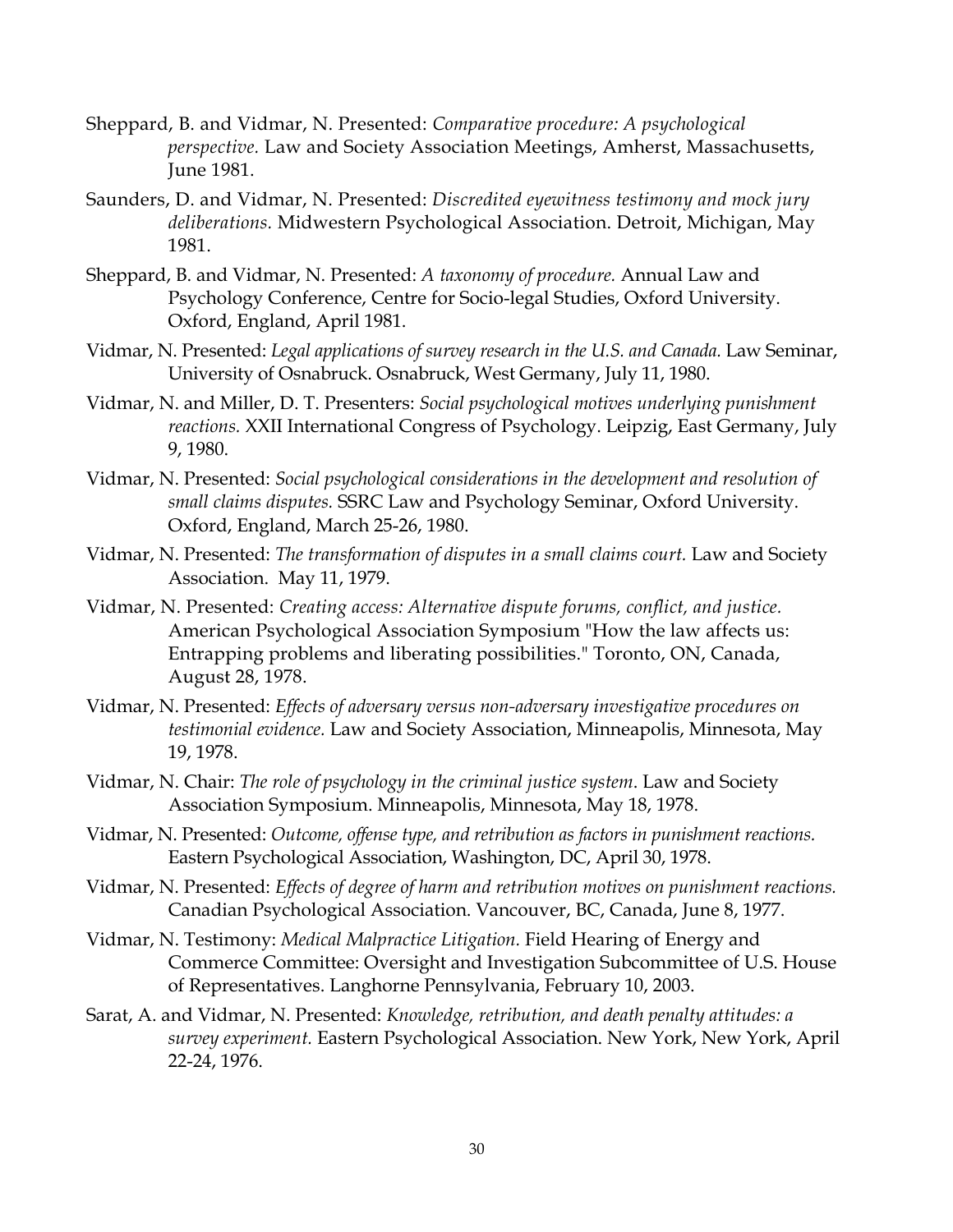- Stirrett, K. and Vidmar, N. Presented: *Authoritarianism and recall of evidence in formal sanctioning settings.* Eastern Psychological Association Convention. Philadelphia, Pennsylvania, April 18, 1974.
- Vidmar, N. Presented: *Retribution and utility as motives in Canadian attitudes toward the death penalty.* Canadian Psychological Association Convention, Victoria, BC, Canada, June 10, 1973.
- Vidmar, N. and Crinklaw, L. D. Presented: *Retribution and utility as motives in sanctioning behavior.* Mid-Western Psychological Association Convention. Chicago, Illinois, May 10-12, 1973.
- Vidmar, N. and Rokeach, M. Presented: *Archie Bunker's bigotry: perceptions in the eye of the beholder.* Eastern Psychological Association Convention. Washington, DC, May 3- 5, 1973.
- Vidmar, N. Presented: *Effects of decision alternatives on the verdicts and social perceptions of simulated jurors.* Eastern Psychological Association Convention. New York, New York, April 1972.
- Vidmar, N. Presented: *Effects of group discussion on category width judgments.* Eastern Psychological Convention. Boston, Massachusetts, April 1972.
- Vidmar, N. and Crinklaw, L. D. Presented: *Attributing responsibility for an accident: some integrative attempts.* Conference on Attribution of Responsibility, William and Mary College. Williamsburg, Virginia, July 1971.
- Vidmar, N. Symposium Paper: *Student reactions to the 1970 Canadian political crisis.* Canadian Psychological Association Convention. St. John's, NL, Canada, June 1971.
- Crinklaw, L. D. and Vidmar, N. Presented: *Attributing responsibility for an accident: More empirical confusion but methodological insights.* Mid-Western Psychological Association Convention. Detroit, Michigan, May 1971.
- Hourany, L., Jackson, D. and Vidmar, N. Presented: *A four-dimensional interpretation of risk taking.* Mid-Western Psychological Association Convention. Detroit, Michigan, May 1971.
- Vidmar, N. Presented: *Group induced shifts in simulated jury decisions.* MidWestern Psychological Association. Cleveland, Ohio, 1970.
- Ferguson, D. A. and Vidmar, N. Presented: *Familiarization-induced risky and cautious shifts: a replication of sorts.* Midwestern Psychological Association Convention. Cincinnati, Ohio, May 1970.
- Vidmar, N. and Burdeny, T. C. Presented: *Effects of item type and group size in the "group shift" effect.* Mid-western Psychological Association Convention. Cincinnati, Ohio, May 1970.
- Ferguson, D. A. and Vidmar, N. Presented: *Effects of group discussion on estimates of culturally appropriate risk levels.* Eastern Psychological Association Convention, Atlanta City, New Jersey, April 1970.